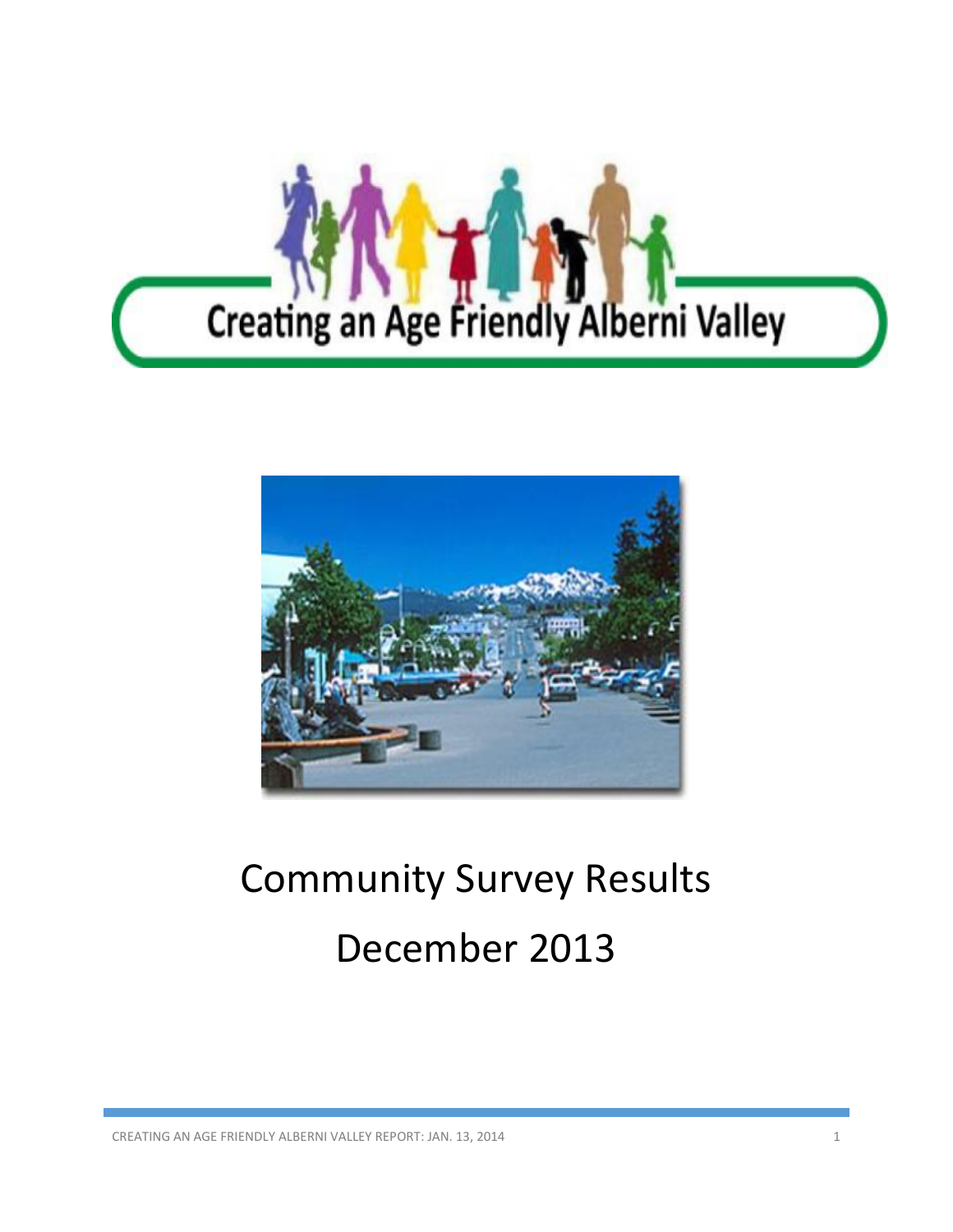#### **Acknowledgements**

The *Creating an Age Friendly Alberni Valley Project* is sponsored by the City of Port Alberni in partnership with the Alberni-Clayoquot Continuing Care Society (Fir Park Village/Echo Village) and funded by a grant from the Union of BC Municipalities (Local Government Program Services through the Seniors' Housing & Support Initiative.)

The project sponsors would like to express our gratitude to:

- The 811 respondents (of all ages) who contributed a wealth of insightful comments, practical and effective recommendations and many creative ideas in the community-wide survey;
- The 57 enthusiastic and articulate individuals who helped to develop the survey content in the focus groups conducted in May 2013;
- Those hidden and not so hidden champions and advocates of community engagement who promoted and encouraged others to do the survey;
- Echo Centre Sunshine Club, Eldercollege, Residents of Heritage Place and Abbeyfield, students and instructors at ADSS and NIC, Char's Landing, Dave's Catering, 21 restaurants and numerous businesses, as well as other individuals, groups and services who have supported and continue to support this project.

"*We have been afforded a great opportunity to reshape and improve our municipality for the benefit of all citizens. Your input and participation in this survey are critical to the creation of plans, projects and general spending that reflects the needs and priorities of our community." -* Mayor John Douglas, City of Port Alberni

*You are cordially invited to attend the Open Space gathering scheduled for Saturday, February 15, 2014, from 1 PM – 5 PM at Echo Centre. Join our local government staff and elected representatives to review this report and put forward solutions you are passionate about, join the conversation or come to listen. Share ideas and collaborate with others to find creative solutions we can all contribute to.* 

> Survey and report have been prepared by the Age-Friendly Project Team: Barb Stevenson, Michelle Colussi and Tanis Dagert. For more information contact Barb Stevenson: [baste@shaw.ca o](mailto:baste@shaw.ca)r 250-724-3903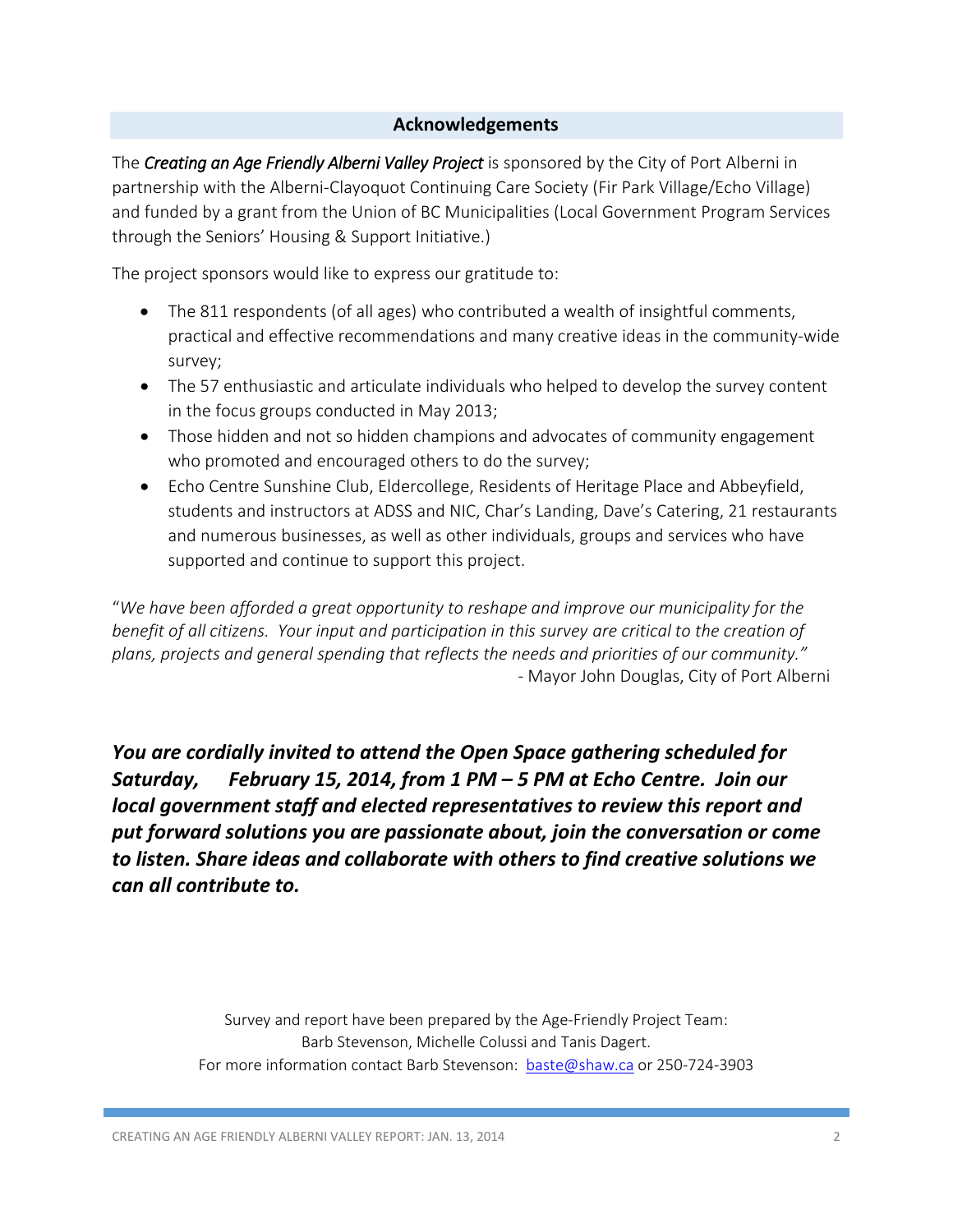# **Table of Contents**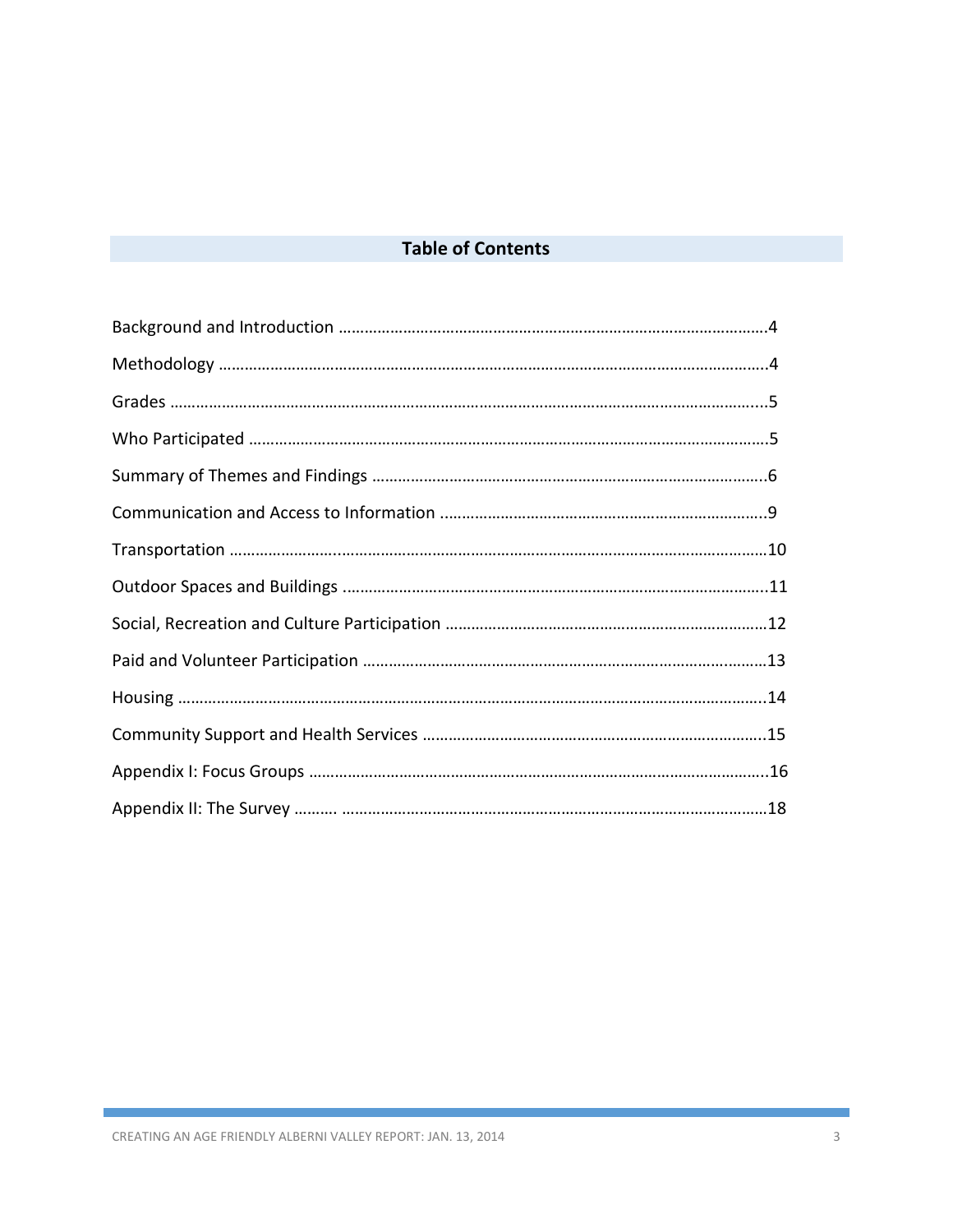# **CREATING AN AGE FRIENDLY ALBERNI VALLEY**

## **Background and Introduction**

An Age Friendly community is*…" a community where policies, services and structures related to the physical and social environment are designed to support and enable people to live in a secure environment, enjoy good health, and to participate fully in society*."

"Age Friendly" usually refers to services for the elderly. However, the population in our Valley is pretty evenly divided among younger people, middle aged people and older adults. These age groups share similar interests but each group also has unique needs. So being "Age Friendly in the Alberni Valley" really means the extent to which our community helps all of us to recognize and encourage healthy lifestyles and connections for every generation.

The report summarizes the findings of the Age Friendly Alberni Valley research that was conducted between May and November, 2013. It provides a snapshot of citizen perspectives on each of six topics relevant to being age friendly: Outdoor Spaces and Buildings, Transportation, Housing, Social Recreation and Cultural Participation, Paid and Unpaid Participation, and Health Services and Supports. The report findings will be used by citizens to generate action priorities for the Valley in early 2014.

#### Methodology

As the overall framework, or lens, for thinking about an age friendly community, the project adopted the eight World Health Organization domains and focused explicitly on six of them: Outdoor Spaces and Buildings, Transportation, Housing, Social Participation, Civic and Economic Participation, and Health. Two domains: Communication and Social Inclusion, were considered in relationship to each of the other six as cross cutting aspects of the community.

The project used three methods to gather information: examination of demographics and relevant studies or reports, focus groups and a Valley wide survey delivered both on-line and in hard copy over a five week period. Focus groups were held on each domain topic with invited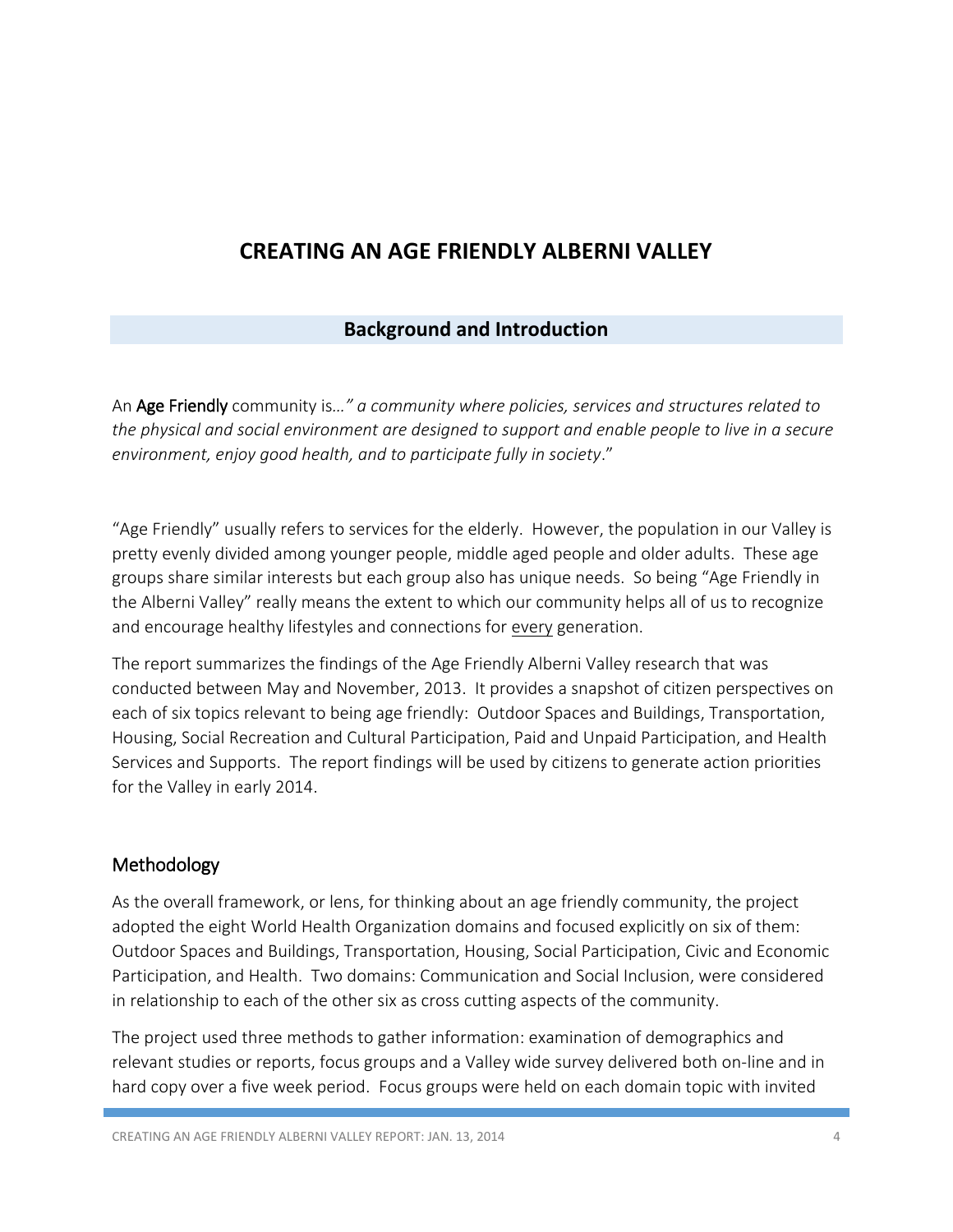and public participants from key stakeholder groups: 57 people participated. Focus Group results were analyzed to draw out the main characteristics of age friendliness that people appreciated or were concerned about, and suggestions to strengthen each area. This input was then used to frame specific questions in the survey. The survey was an opportunity for all residents to comment on how the characteristics of an age friendly community were demonstrated in the Valley, or could be strengthened. Over 800 residents completed some part of the survey and 80% did the whole thing.

In some cases, sections or questions were not relevant to people (e.g., if a respondent had never ridden the bus.) In these instances, responses for that section or question are noted as "Don't Know". For the purpose of reporting agreement or disagreement with survey statements, the Don't Know responses have been taken out of the equation. Where a majority of people express Don't Know, this is reported as an indicator that people have less awareness or experience with this aspect of the community.

The survey was promoted through local newspapers, radio, numerous restaurants and organizations. Teachers at the high school engaged over 170 students, and NGO staff took time to support residents or clients to complete the survey. There was a draw for prizes held on Dec.  $18<sup>th</sup>$ .

#### Grades

The total of all responses for each domain area in the report is summarized and then given a grade, from A to C. The grades are intended to communicate a general picture of survey responses related to each area of our age friendly community. The grades reflect the opinions or perceptions of those who completed the survey only and are not intended to suggest a comprehensive analysis. High grades then do not mean to imply that the domain area does not need improvement, only that the survey solicited high levels of current satisfaction with the age friendly characteristics in that area. Grades were calculated as follows:

- The statements in the survey were all framed in the positive. We counted the number of responses in each domain that were in agreement (over 55%) and awarded 2 points for those. 1 point was awarded for responses that were evenly split between agreement and disagreement.
- The percentage of those who agreed or disagreed was also considered, with more points given to an average 80% agreement versus 60%, for example.
- $\bullet$  A = 80 100; B = 68 79; C = 55 67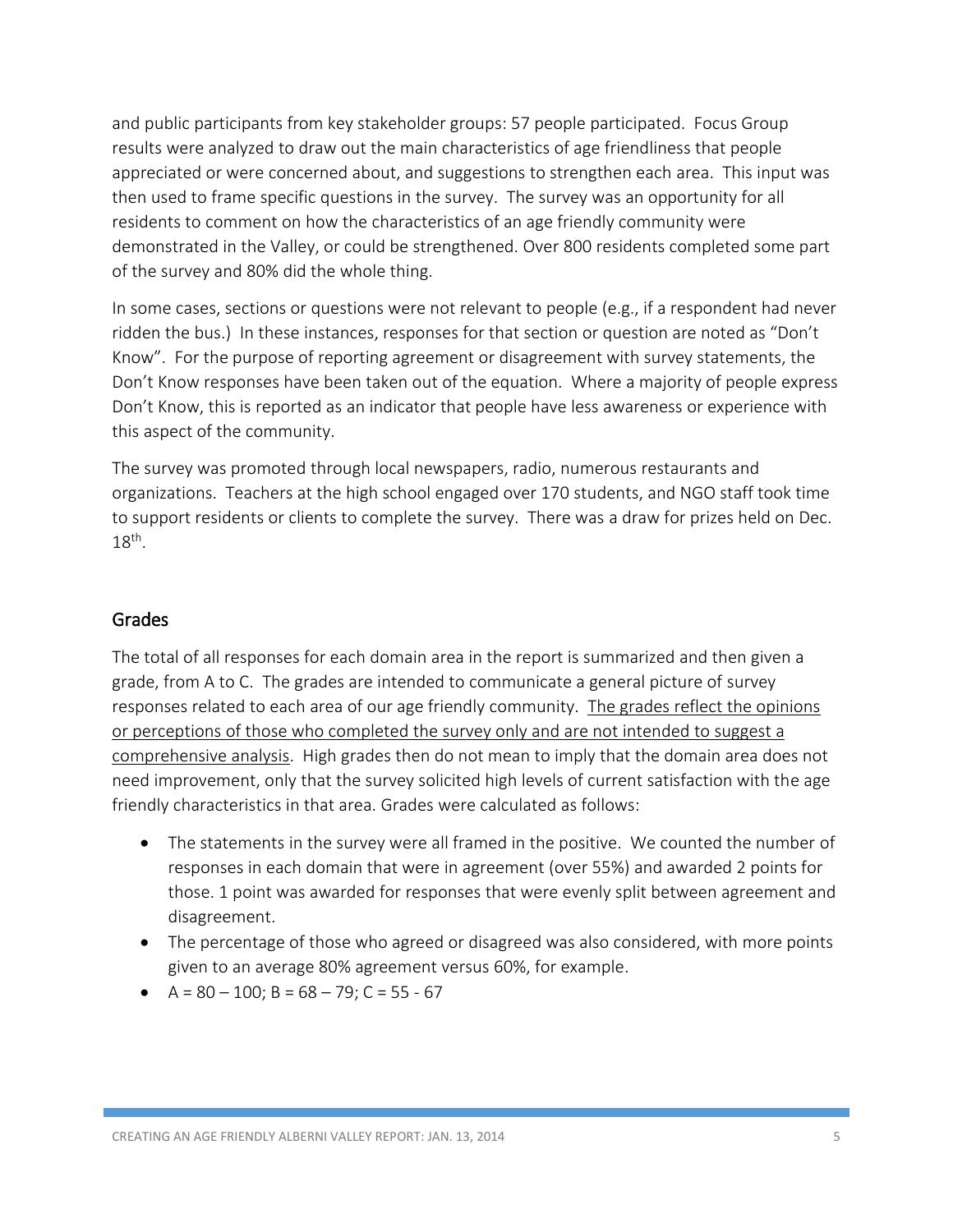#### Who Participated

- Respondents were 50 years old on average;
- 24% were 15-19 years old; 22% were 30-49 years old; 22% were 50-60 years old; 29% were over age 61.
- The smallest group responding were 20-29 years old (4%).
- 70% were women;
- 75% live in a household with no children;
- 8% are caring for an older relative, and 20% of this group are aged 15-29;
- 65% own their home;
- 74% live in the City.

Survey participants generally reflect the proportion of ages and urban/rural residence of the population<sup>1</sup>. We did not ask for income or education levels.

 $\overline{\phantom{a}}$ 

<sup>&</sup>lt;sup>1</sup> 2011 Statistics Canada data shows that the regional population is divided roughly into thirds: 1/3<sup>rd</sup> under 29, 1/3<sup>rd</sup> aged 30-54,  $1/3$ <sup>rd</sup> over 55. Rural or non-city residents make up about 29% of the Valley population.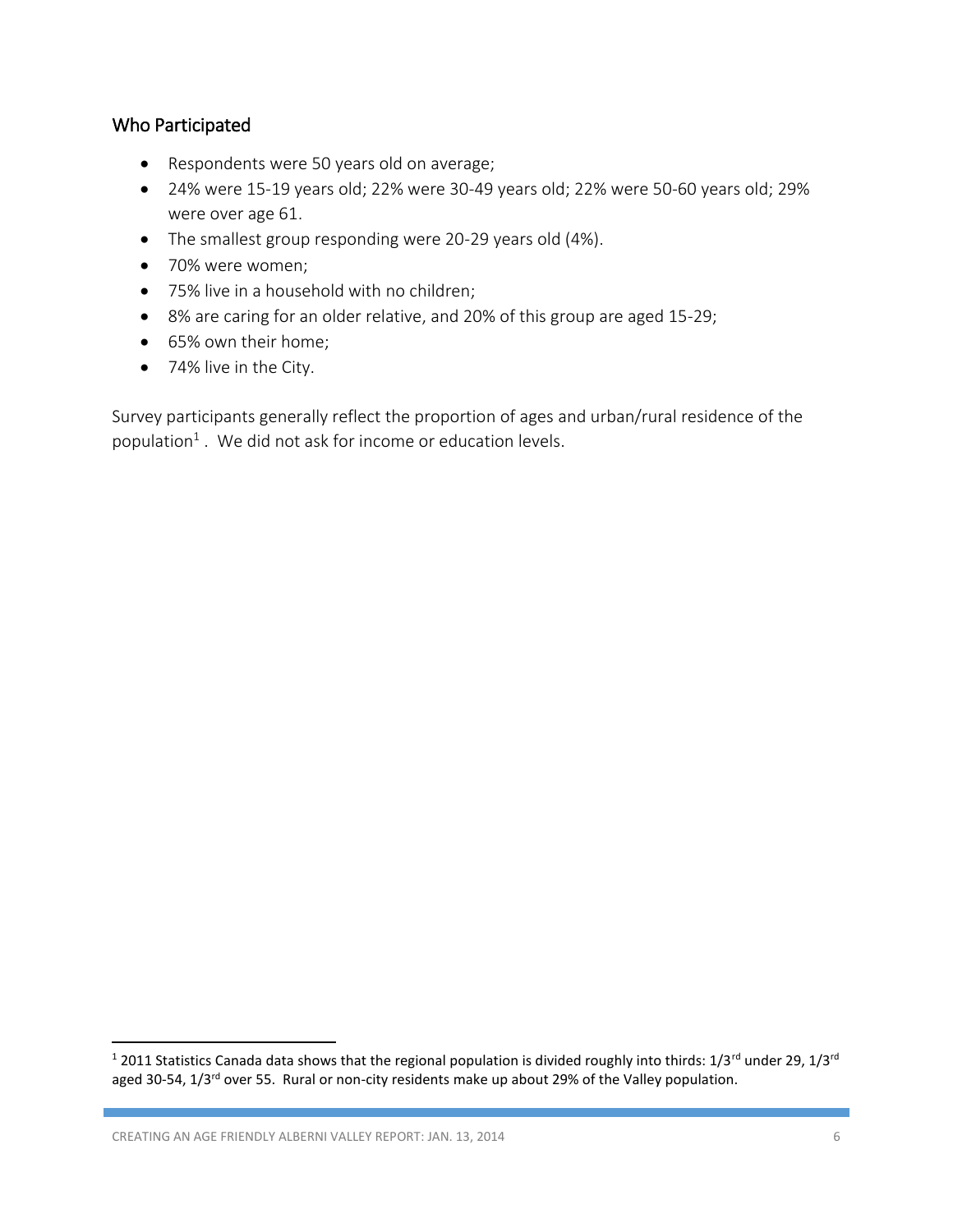#### **Summary of Themes and Findings**

#### *Transportation: C*

Transportation challenges are the weakest aspect of our age friendly community, and the most impactful: affecting access to services, recreation amenities and social activities. There was satisfaction with road marking and lighting and you felt that transportation out of town was available.

While pockets of the community are walkable, overall the north/south division of services and the outlying rural areas mean that a car, or transit, is essential for you: over 90% of you drive a car and yet this geographic challenge was a significant issue for many. About half of those who use the bus identified ways the public bus system could be improved in order to better connect you to facilities, services and events. Shuttles for events, sidewalks in Beaver Creek and across the bridge, improved lanes for scooters/bikes and education about the health benefits of walking/biking were common suggestions.

#### *Outdoor Spaces and Buildings: B*

About 60% of you like to walk. Our trails and walkways are appreciated as part of the transportation system and as recreation spaces. The presence and use of both outdoor and indoor recreation and cultural spaces by all ages stands out as a strength of the community.

Perhaps because this aspect of life is important to you, there were also strong opinions about how to improve it. Better access to public washrooms and a new pool topped this list, followed by more handicapped accessible and lower cost facilities. You also suggested there could be more youth and family oriented spaces, better signage on trails and you want trails connected with transit and sidewalks for an integrated system of transportation designed around your favourite amenities.

#### *Social, Recreation and Culture Participation: A*

Over 80% of you agreed that people in the community respect each other, co-operate and that there are opportunities for all ages to participate in learning, social, recreation and culture. There was also high levels of appreciation for and satisfaction with, a long list of recreational, cultural and social amenities, groups and activities.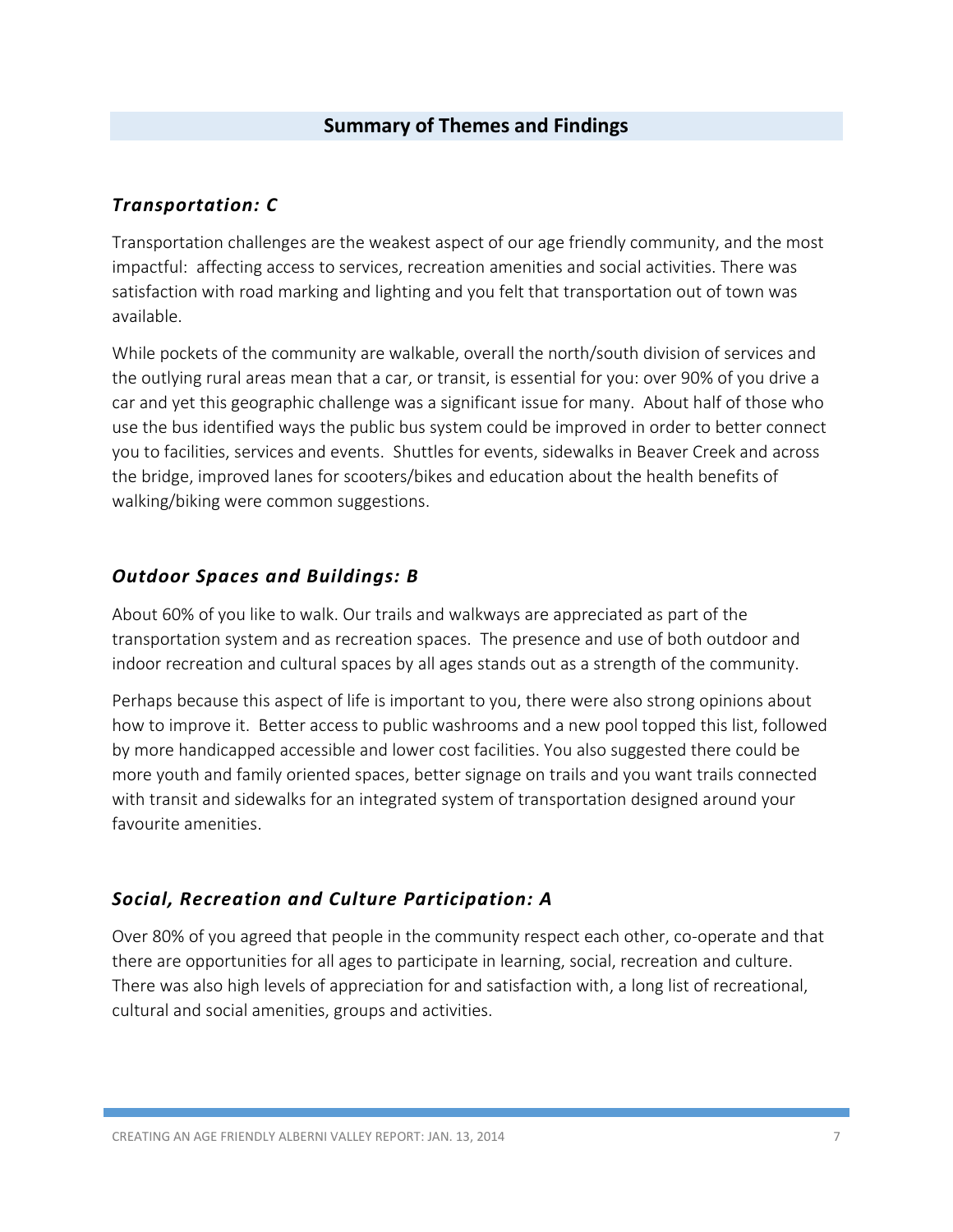A one-stop or integrated information service, improved transportation and organized mentoring were suggestions for improving this area. About half of you agreed that there could be more efforts made to support participation of those with challenges or who are isolated.

## *Paid and Volunteer Participation: B*

Over 70% of respondents felt that there was a strong volunteer spirit in the Valley and that the contributions of seniors and youth were appreciated. A majority of you also said there is information and support available to encourage both work and volunteer participation in the community.

There was strong support for improving this aspect of life with co-ordinated volunteer recruitment and training across all organizations and mentoring as a means of increasing learning and participation between generations. You also want to see increased support for selfemployment and entrepreneurship.

## *Housing: B*

Housing is generally meeting people's current needs and there is strong appreciation for the way your homes connect you to nature, services and safe, welcoming neighbourhoods. You want to live in places with mixed ages and family types. (This is an important characteristic of age friendly communities.)

There is also a sense of concern for the future and a desire for better information about the future needs and pro-active planning to ensure housing can meet the needs of the growing senior population as well as those on low incomes.

# *Community Support and Health Services: A*

About 80% of you agreed that overall community and health services are meeting the current needs of families and older adults. You also thought that active lifestyles were being encouraged.

You would improve the current services with an integrated information system that included: health and wellness, home support, medical and alternative options. Concerns about planning for the future were the other dominant priority in this area. A majority of you suggested that growing demands will put pressures on existing home care services and access to out of town medical services and you want to see formal and informal or volunteer services strengthened to help people stay at home longer.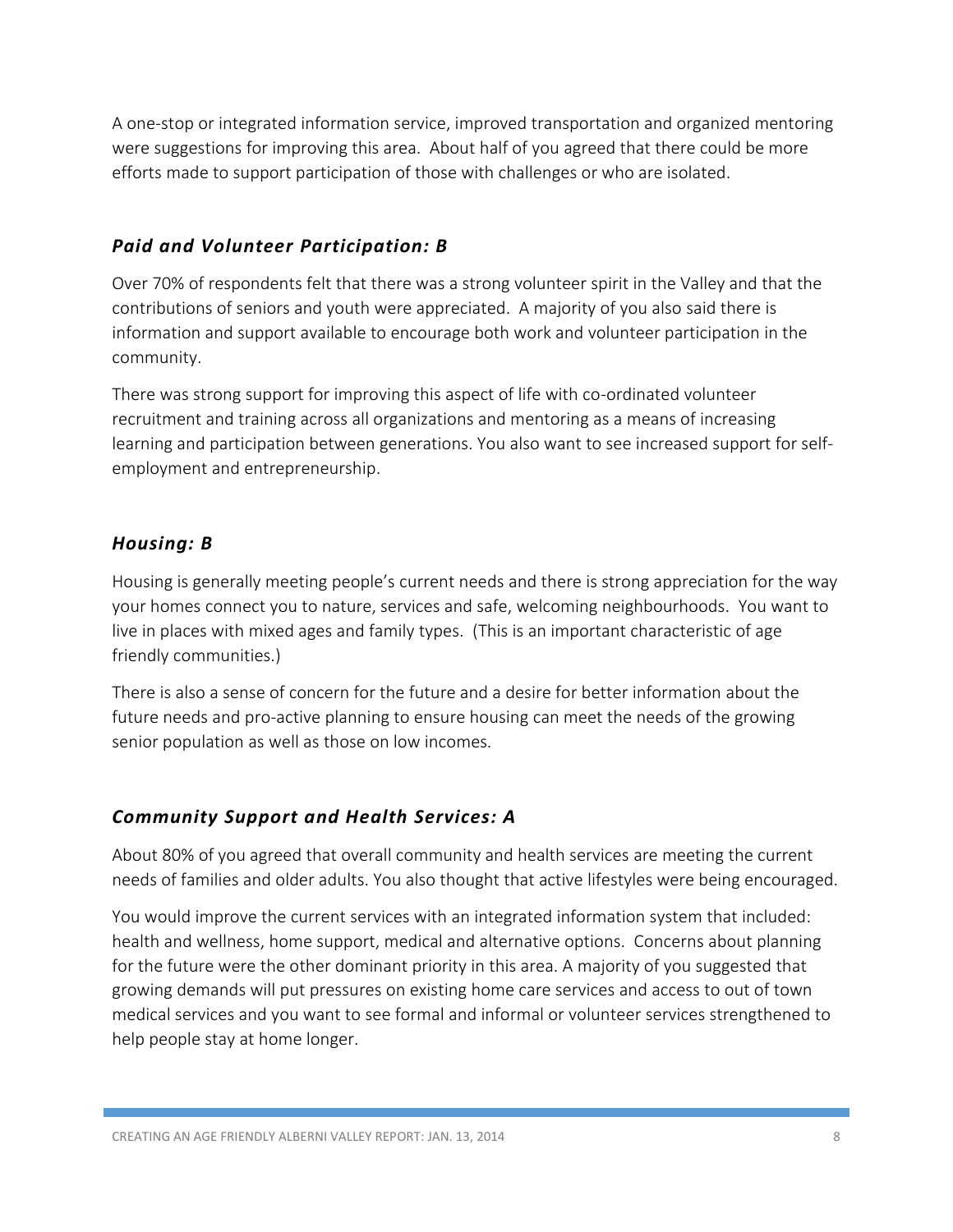## **Communication and Access to Information:**

You mentioned lots of ways you find out about things, and there were four that stood out:

[internet](https://fluidsurveys.com/account/surveys/281555/reports/373845/) 50% [radio](https://fluidsurveys.com/account/surveys/281555/reports/373845/) 52% [newspaper](https://fluidsurveys.com/account/surveys/281555/reports/373845/) 78% [word of mouth](https://fluidsurveys.com/account/surveys/281555/reports/373845/) 67%

Better access to information was mentioned in the following areas of the survey:

- Out of Town Medical Travel Supports: you want more visible or accessible access to information about travel supports for out of town medical appointments.
- Trails and Walkways: you want better signage, maps and detailed information about: trail length, surface condition, difficulty and access to resting places/washrooms.
- Volunteer and Social/Recreation Opportunities: you want a single source of information about events/activities in the community and volunteer recruitment and training.
- Health Services: you want a one-stop health care navigator that is comprehensive and includes community based, home care, medical and alternative care and treatment resources.
- Pro-active Outreach: you identified the need to do a better a job of reaching out to those who are housebound or disabled with both information and support to participate in the community.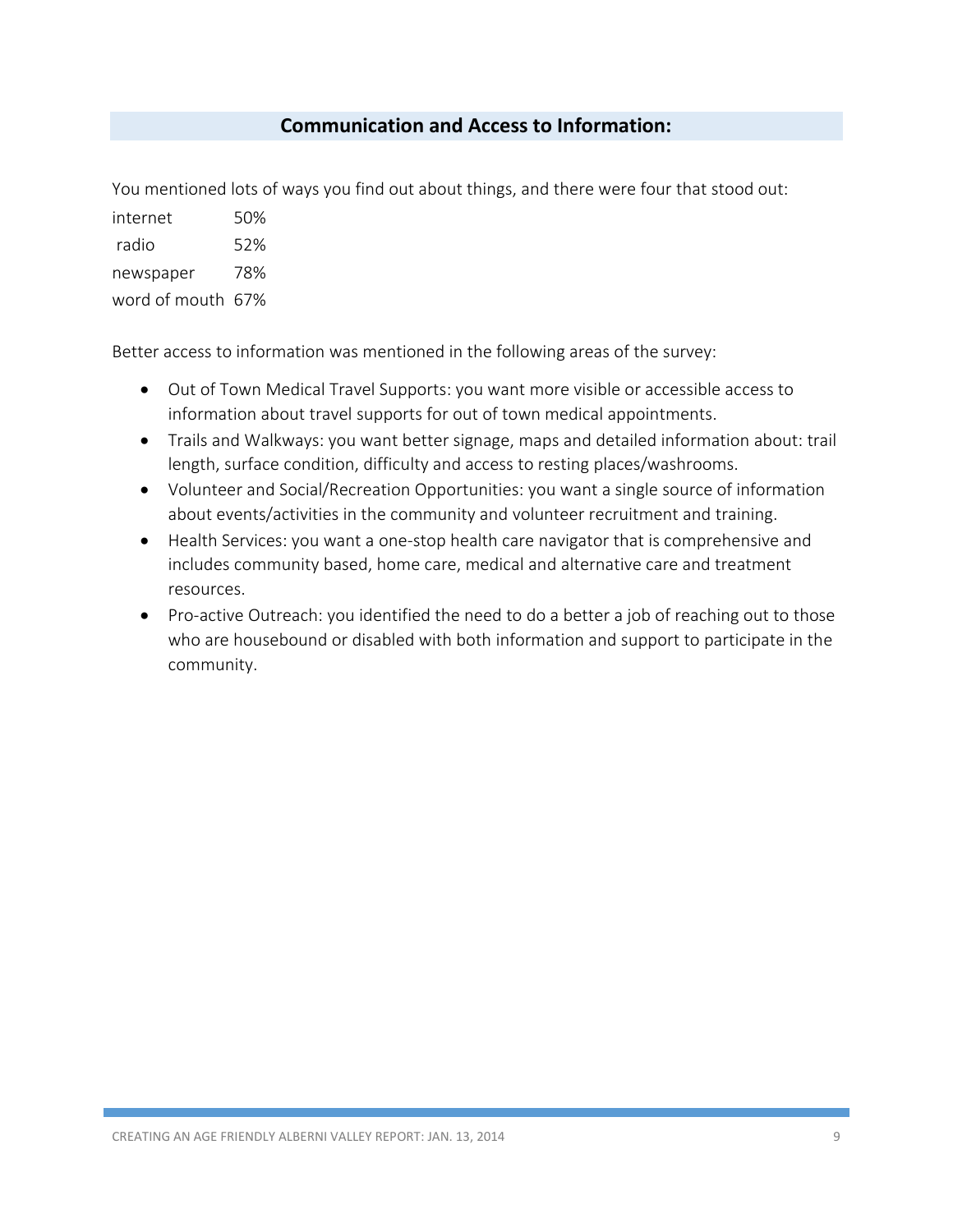# **Transportation: C**

#### *Why is this important in an age friendly community?*

In an age friendly community, transportation is accessible and affordable. Transportation infrastructure and services are important to ensure residents can access services from groceries to health care, nature and social, recreational and work opportunities. In the Valley, our transportation corridors and services act as connectors for a north/south geography and for our outlying rural areas.

#### *How you get around:*

- 92% of city residents travel by car and 96% of non-city residents
- 65% of city residents and 48% of non-city residents walk
- 29% of those aged 15-19 ride a bike compared to 17% overall
- 35% of those aged 15-19 take the bus compared to 14% overall
- 3% use a scooter

#### *What you appreciate:*

You appreciate and use public transit, school buses, taxis, roads, bike lanes and trails.

- 89% thought taxi services were meeting the needs
- 71% of you thought that there were adequate volunteer driver services available and 80% agreed that transportation was available for out of town medical appointments
- 60% thought that streets were well lit and 67% felt that road markings were visible, however 57% still felt that roads were not as safe as they could be for bikes and scooters
- 50% of you didn't know enough about bus services to comment, and the rest were divided about:
	- o the usefulness of schedules and routes relative to your access to services,
	- o and to the availability of transit service out of town,
	- o and as to whether or not there was adequate transit information available
- You were also divided about whether or not drivers were courteous

#### *Improvements that are important to you:*

Topping the list of desired improvements is a walking/bike bridge connecting north and south port (76% felt this was a priority). This is consistent with 73% of you who said that transportation corridors between north and south port need improvement. 51% thought that public education around healthy lifestyles and the benefits of walking and biking was also a priority.

Special event shuttles to Sproat Lake, Beaver Creek and elsewhere was the only other suggestion with a majority of support for action (61% felt this was a priority). There were many general comments noting the need for sidewalks, bike trails and increased bus service to Beaver Creek.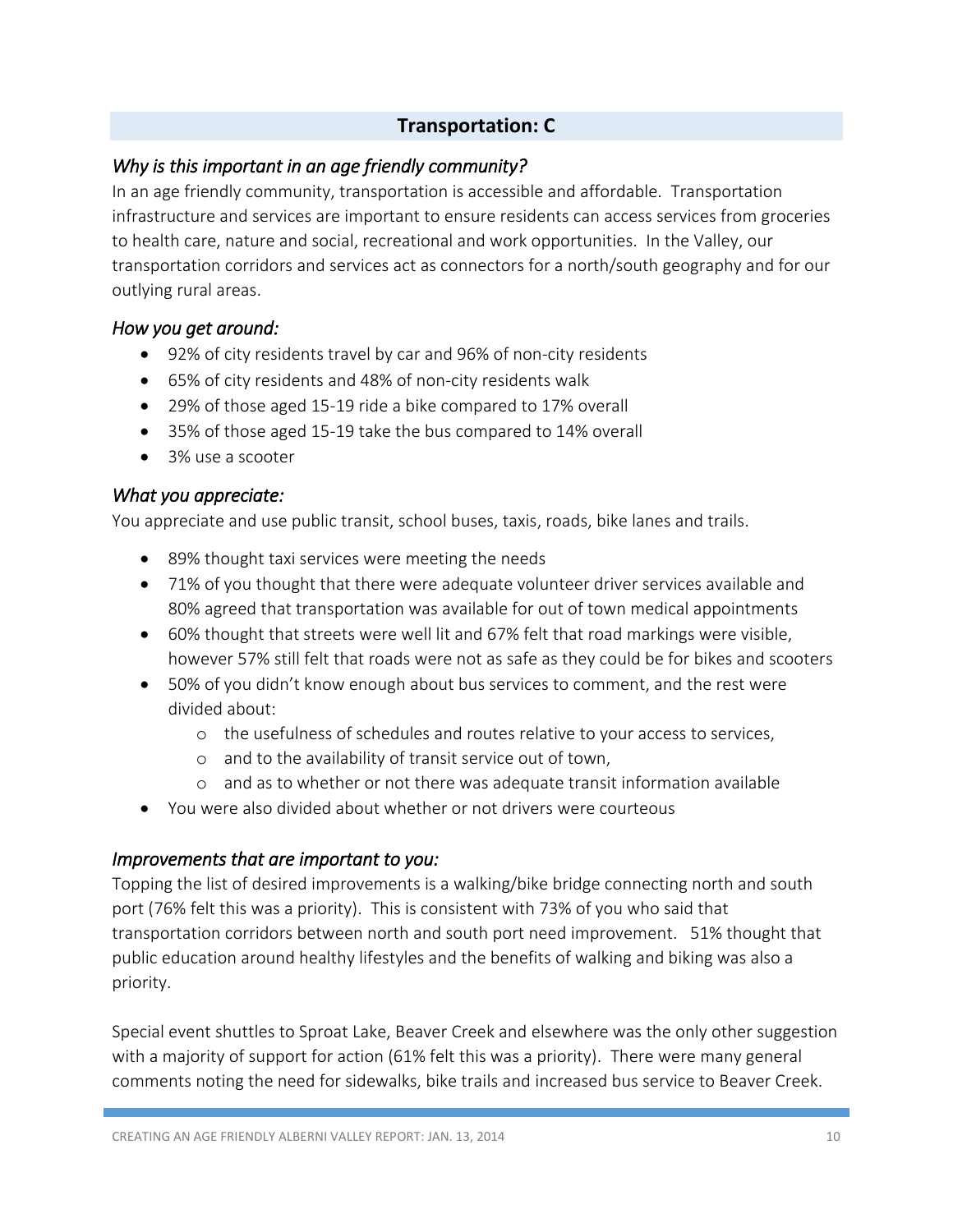## **Outdoor Spaces and Buildings: B**

#### *Why is this important in an age friendly community?*

In an age friendly community, there is access to a range of outdoor spaces and public buildings that are pleasant, clean and secure. The indoor and outdoor spaces in a community, or the places where people gather both intentionally and informally (e.g. meeting on a sidewalk), are the foundations for social participation, social cohesion, health, cultural expression and other factors related to quality of life.

#### *What you appreciate:*

You told us overwhelmingly, across all ages, that you use and appreciate the trails, walkways, parks, Quays, fields, Echo Centre (all of it), track/stadium and the arena. There was also appreciation for schools, golf courses, Glenwood, Mclean Mill, Sproat Lake and a dozen other sites and facilities.

- 85% thought the recreation facilities were adequate for their needs
- 74% thought the trails and pathways were accessible and safe

#### *Improvements that are important to you:*

Most important to you was a connected system of outdoor trails and other transportation methods. You also think it's important to ensure facilities are accessible to everyone and you want a new pool.

- 66% felt that public washrooms were not visible enough, promoted or always accessible for people with physical challenges.
- 63% said that indoor walking and expanded fitness facilities were important to invest in o Many of you commented that your priority was a new pool (with waterslide)
- 69% said we could do a better job of ensuring that recreation facilities served all ages and abilities
	- o You want more public (low cost) fitness facilities and more handicapped accessible gyms and facilities; wheelchair fishing on the pier was suggested too.
	- o Requests for more family and youth oriented spaces and recreation opportunities was another theme in your comments. You included ideas like kayak rentals, a beach in town/on the canal, a bigger movie theatre, bowling lanes, playgrounds and cafes.
- 78% said that it was important to develop an integrated transportation system connecting walkways, trails and bus services around frequently used spaces and facilities.
	- o You suggested better signage with trail information, more benches, trail maps and lighting on some well used trails.
	- o You want sidewalks and/or walkways past the bridge, in Beaver Creek, at Pacific Rim Centre and extending all along the canal.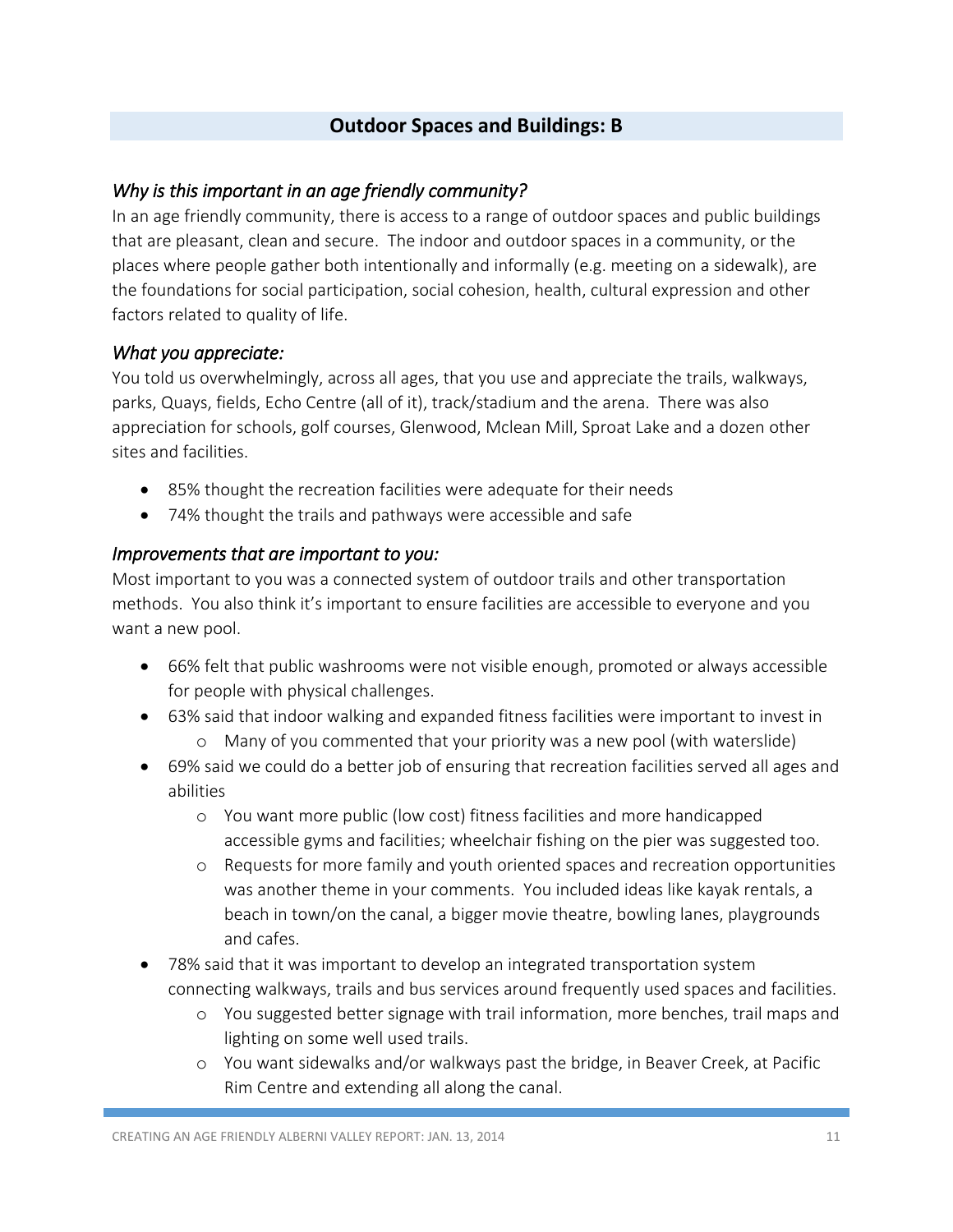# **Social, Recreation and Cultural Participation: A**

#### *Why is this important?*

In an age friendly community, opportunities exist for social participation in leisure, social, cultural and spiritual activities with people of all ages, abilities and cultures. These opportunities contribute to learning, health, relationships and mutual support.

#### *Participation:*

Close to 500 people commented on a huge variety of activities that they appreciate from recreation and sports to the arts, church and local events. You also mentioned a long list of ways you contribute with service, arts and sports clubs, events and activities. There were some comments about the cost of participation being a barrier.

#### *What you appreciate:*

This is an aspect of life that almost all respondents had experience with – there were very few "Don't Know" answers. Your experiences were also mostly positive with over 80% of you agreeing that:

- The Valley has opportunities for learning and participation in recreation and cultural activities
- There are events and activities that bring all ages and cultures together
- There is information available about events and activities
- People of all ages treat each other respectfully
- People generally share and co-operate with each other

## *Improvements that are important to you:*

Integrated or comprehensive information services and increasing access and participation for those with challenges are continuing themes in this area:

- 78% of you felt that a comprehensive information service for all activities and events in the Valley was a priority
- 67% wanted to increase mentoring between youth and seniors and there were requests for more activities geared to young adults and families
- 61% felt that improved transportation services were important to invest in (for example a handi-dart or shuttle to bulldog games)
- About 50% of you felt that there could be more outreach to those who are house bound or have other barriers to participation
- there was some support for connecting neighbours to each other and an outreach service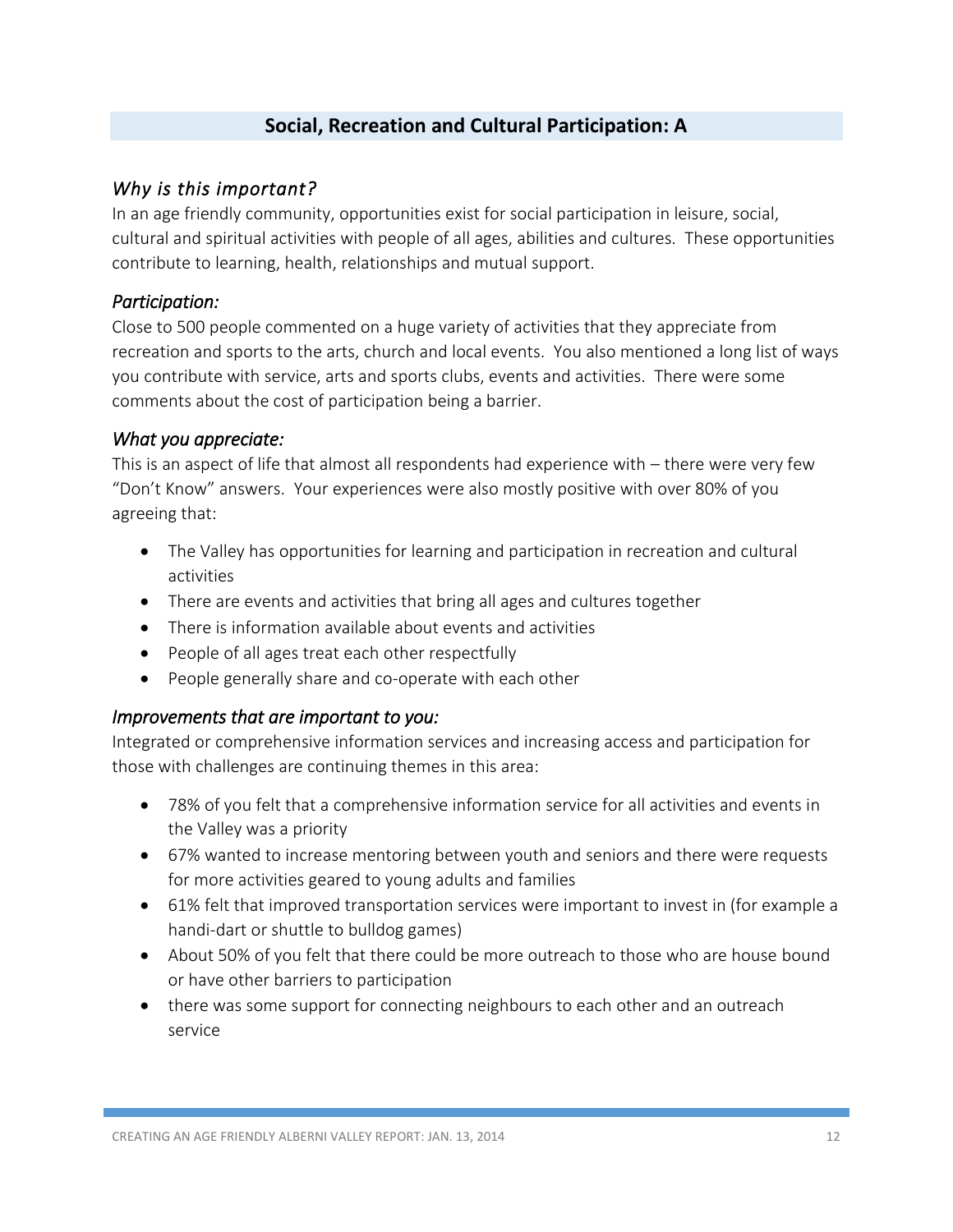## **Paid and Volunteer Participation: B**

#### *Why is this important?*

In an age friendly community, there are opportunities for employment and volunteerism for people of all ages, interests and abilities. These opportunities are key to learning and skill development, our economic and social quality of life, and they contribute to a vibrant community for all.

#### *How you participate*:

- 85% of all respondents and 77% of 15-19 year olds have or currently do volunteer work
- 77% of all respondents and 15-19 year olds have in the past, or are currently working

#### *What you appreciate:*

- About 75% of you felt that the Valley provided opportunities, information and supports for both paid and volunteer participation
- Most of you felt that there was a volunteer spirit among your peers
- You generated a very long list of ways that your paid and volunteer participation enriches your lives: learning, enjoyment, giving, contributing, feel good, happy, active, people, friends, confidence, skills and other similar words were most common, income was mentioned but less common than other benefits

#### *Improvements that are important to you:*

- 93% of you agreed there were benefits from sharing skills and knowledge between age groups and over 60% identified mentoring as a possible way to strengthen cross generation relationships and learning
- 76% thought that formal volunteer recruitment, information and training was a priority
- About 60% identified supports for self-employment as an important way to increase opportunity and participation in the work force
- 68% agreed that increasing co-operation among groups was a priority to strengthen paid and unpaid participation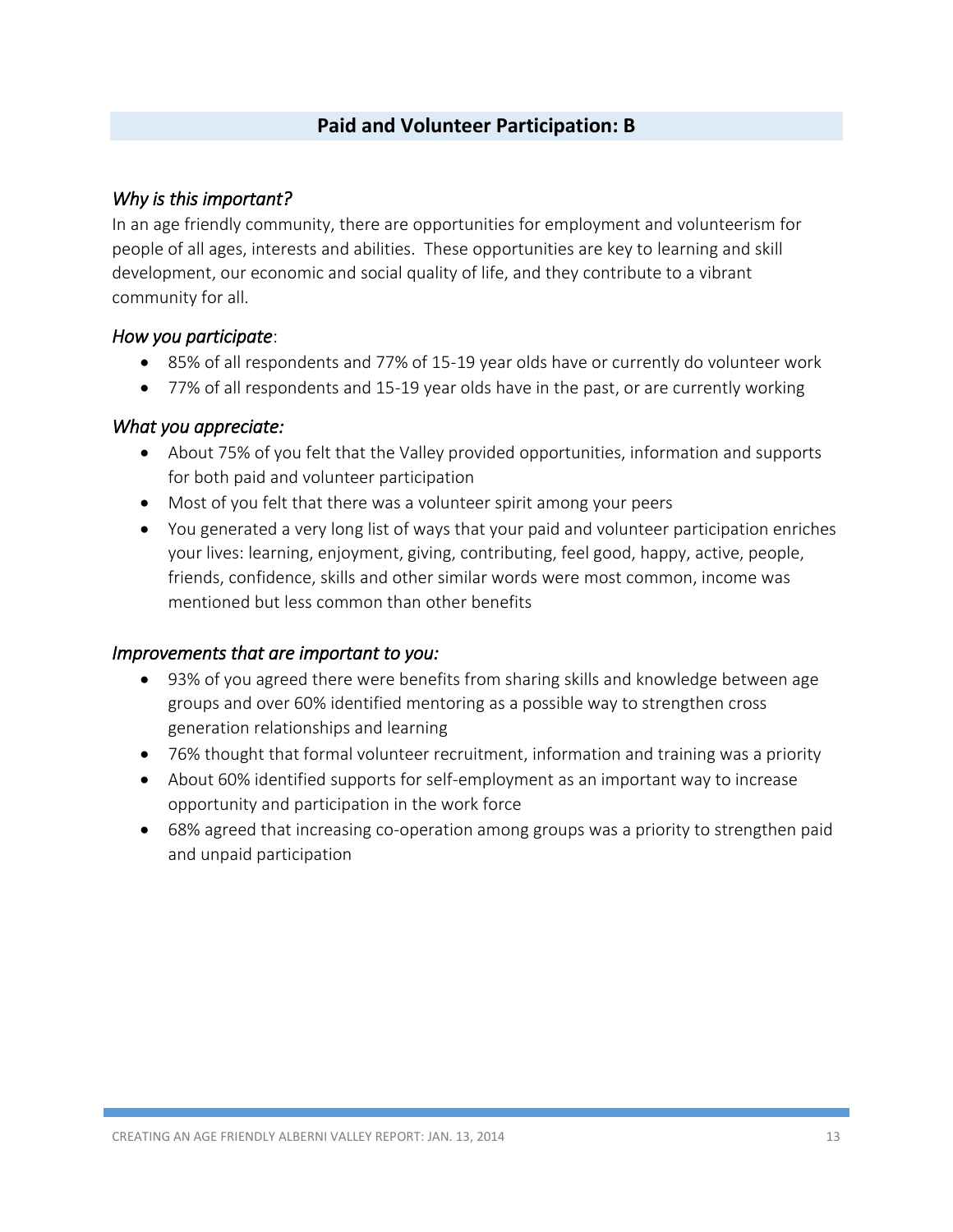#### **Housing: B**

#### *Why is this important?*

In an age friendly community, housing is affordable, appropriately located, well built, well designed and secure. It is an essential need and the foundation of many other aspects of quality of life.

#### *What is your current housing situation?*

| 64%                                      |
|------------------------------------------|
| 14%                                      |
| Share a house with family or friends 26% |
| $1\%$                                    |
| በ%                                       |
|                                          |

#### *What you appreciate:*

Over half of you commented that the proximity of your home to services, amenities and/or nature was key to enriching your quality of life. This was expressed in a variety of ways from walkable to close to bus routes, an easy stroll or love the view. Safety and affordability were also mentioned as important ways your housing contributes to your quality of life.

- 87% prefer neighbourhoods that are a blend of younger and older families and singles
- 82% felt that neighbourhoods were within walking distance of services and green spaces
- 70% said that there were adequate care and home maintenance services to support people in their homes

## *Improvements that are important to you:*

Planning for future housing locations (close to services and amenities) and affordability are important:

- 72% of you said there is not good access to (community) gardens from apartments and condos
- 64% said that research and planning for future housing needs was a priority
- 53% thought encouraging neighbours to work together/support each other was important
- 53% said the community should work with developers to ensure housing meets local needs
- 53% said that there was a need for more quality rentals close to services
- About half of you want a single referral source for all home services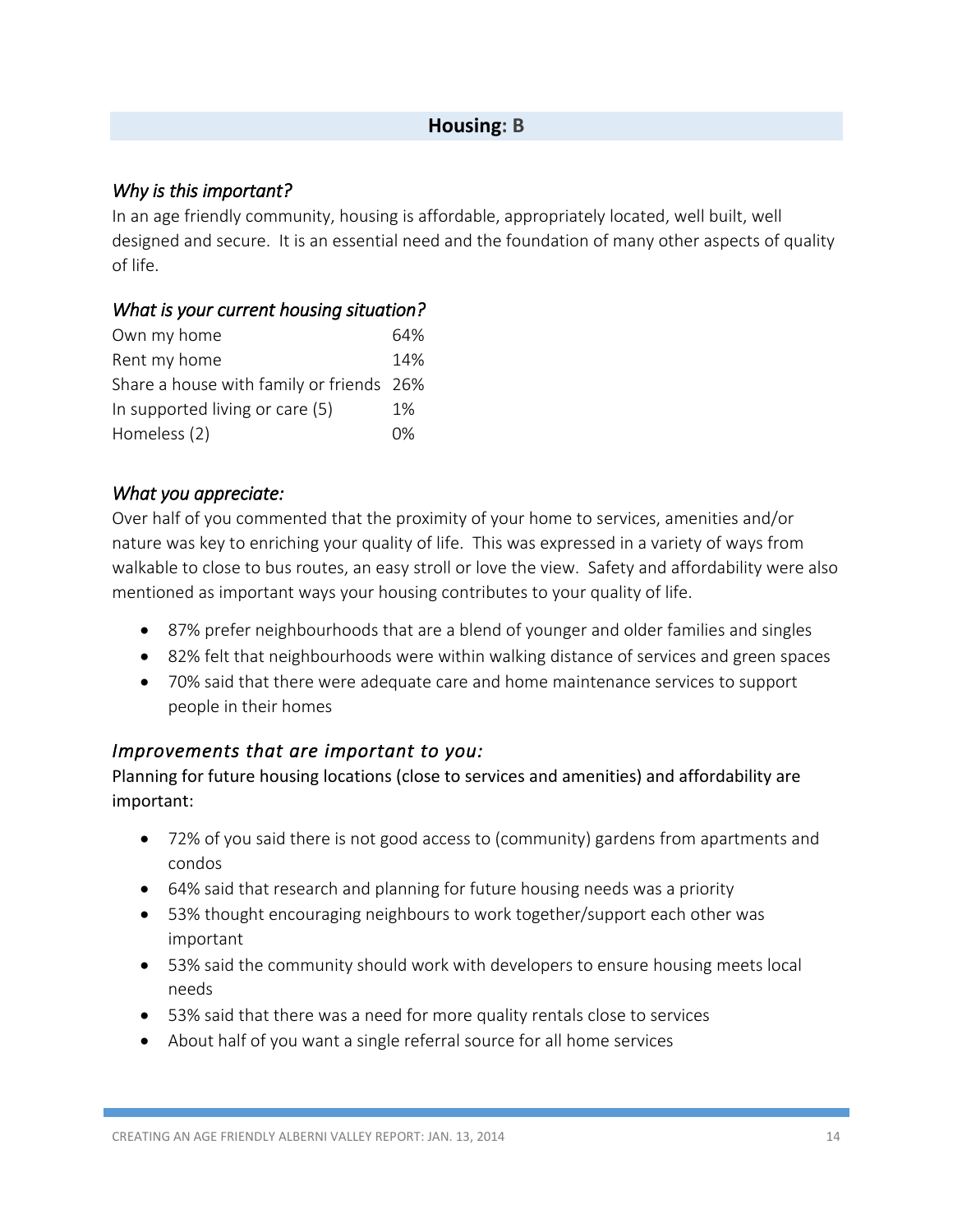• The majority of survey respondents were consistent in suggesting that there was not strong support for shared housing models, co-op housing, or converting single family homes to suites. This might suggest strong community norms around privacy and space that could pose challenges as future needs demand greater housing density and affordability.

## **Community Support and Health Services: A**

#### *Why is this important?*

In an age friendly community there is access to support and health services that are tailored to the needs of all citizens. Our health is affected by our income levels and housing and it shapes our ability to participate with friends, family and in the life of the community.

#### *What you appreciate:*

You mentioned the walk-in clinic, health centres and hospital frequently. You said that doctors, dentists and a variety of services from nutrition to mental health and transportation out of town were important and appreciated.

- Over 80% of you said that information, services, facilities, nurses and home supports were all available in the Valley.
- 79% thought that healthy, active lifestyles were encouraged
- 72% agreed there was support for caregivers, out of town medical travel and children's health
- Slightly less (65%) thought there was enough attention to health services for people as they age

#### *Improvements that are important to you:*

- About 75% said the priority for strengthening health services would be a one stop information service that included all medical, non-medical and volunteer health services.
- 75% indicated more or different home care supports and services was a priority for the community to address.
- 61% thought that it was important to strengthen informal support networks as a way of helping people stay in their homes longer.
- Respondents were divided on the availability of medical specialists and 68% want additional supports for out of town medical travel. 60% supported video access to specialists while the rest of you prefer in-person health care.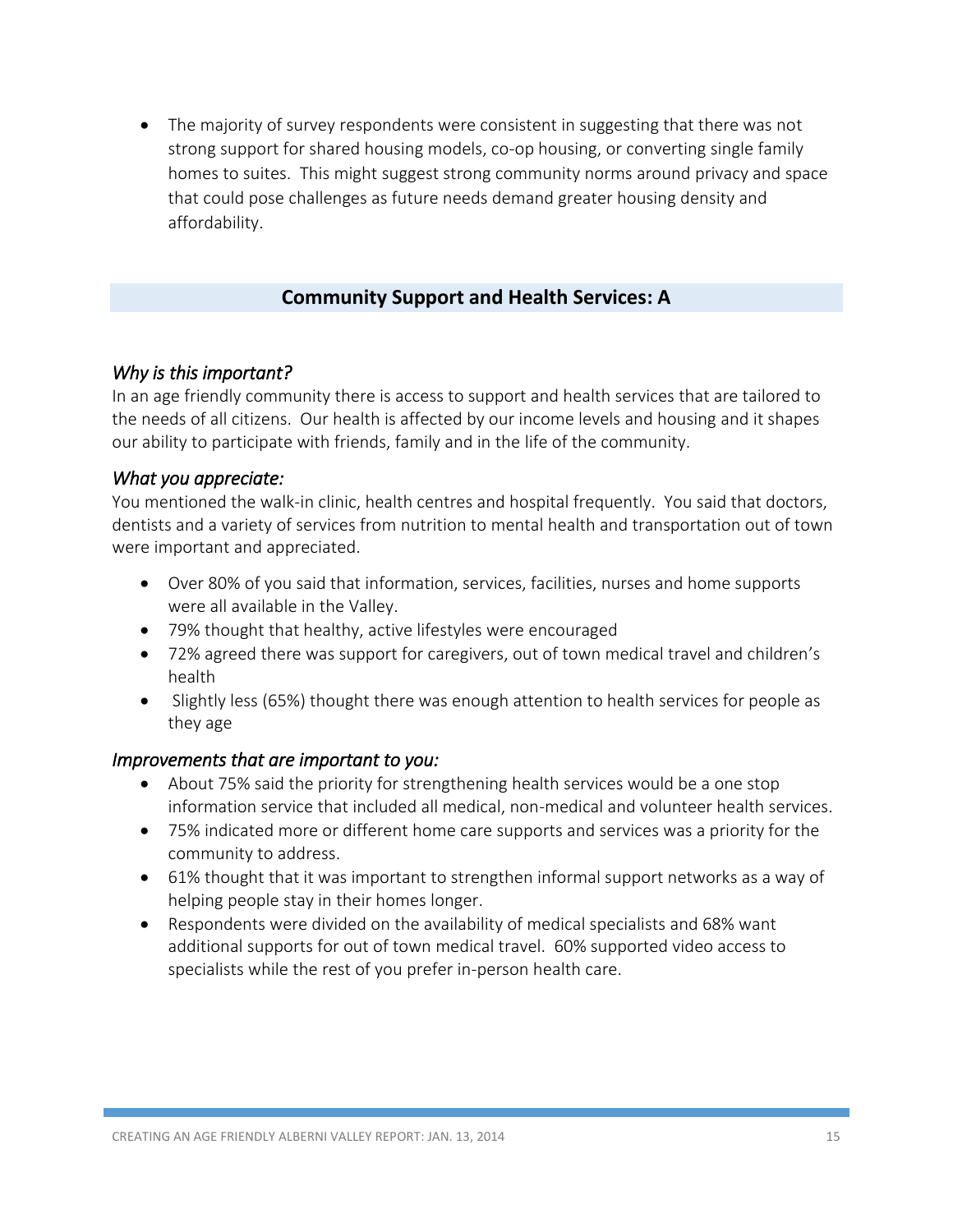## **Appendix I: Focus Group Summary**

This summary represents the discussion from six focus groups: outdoor spaces and buildings; transportation; civic participation and employment; housing; community support and health; social participation. There were participants representing seniors and service providers across all the topic areas.

#### **What contributes to our age friendly community?**

- Citizens are proud and appreciative of the *range of social, cultural and recreation spaces*, buildings and groups, including several walkable outdoor spaces on the water.
- All of the long term care facilities, many cultural, sport and historic amenities are *built and owned by community organizations* and managed by volunteer boards today. This is a source of pride.
- Fir Park and Echo Long Term Care facilities, and assisted living, are important assets.
- The Valley has a history of *strong volunteerism and caring* on one hand, and on the other hand there is a shift away from volunteering and an aging volunteer cohort that is putting pressure on groups.
- *The Sunshine Club* and all the facilities in that area (library, museum, arena, stadium, Glenwood) were mentioned in all sessions as contributing to an age friendly community.
- The "hive" of activity around Echo Centre and the proximity to groceries, apartments and assisted living, was mentioned as an ideal scenario for both accessibility and *creating a sense of neighbourhood*.

## **How can we strengthen our age friendly attributes?**

- *Multi-generational* neighbourhoods, housing and activities were identified as important in order to strengthen relationships and mutual support between generations and enrich the quality of life for all residents. This theme came up in four topic areas and was also linked to strengthening volunteerism.
- *Transportation* was highlighted as an issue in three topic areas in addition to the transportation session itself and was a suggested priority to improve access to outside health services. Participants had suggestions for connecting various forms of travel, different routes and schedules and some new services that would to better accommodate seniors needs. Safety was brought up only in relationship to roads and scooters; there is a need for more street lights, sidewalk drop downs, scooter signs and driver education.
- *Communication/outreach/access to information* was highlighted as an issue in three topic areas with regard to the form and access to information for those who are less active and who need personal outreach. Active seniors identified challenges in terms of navigating professional services info.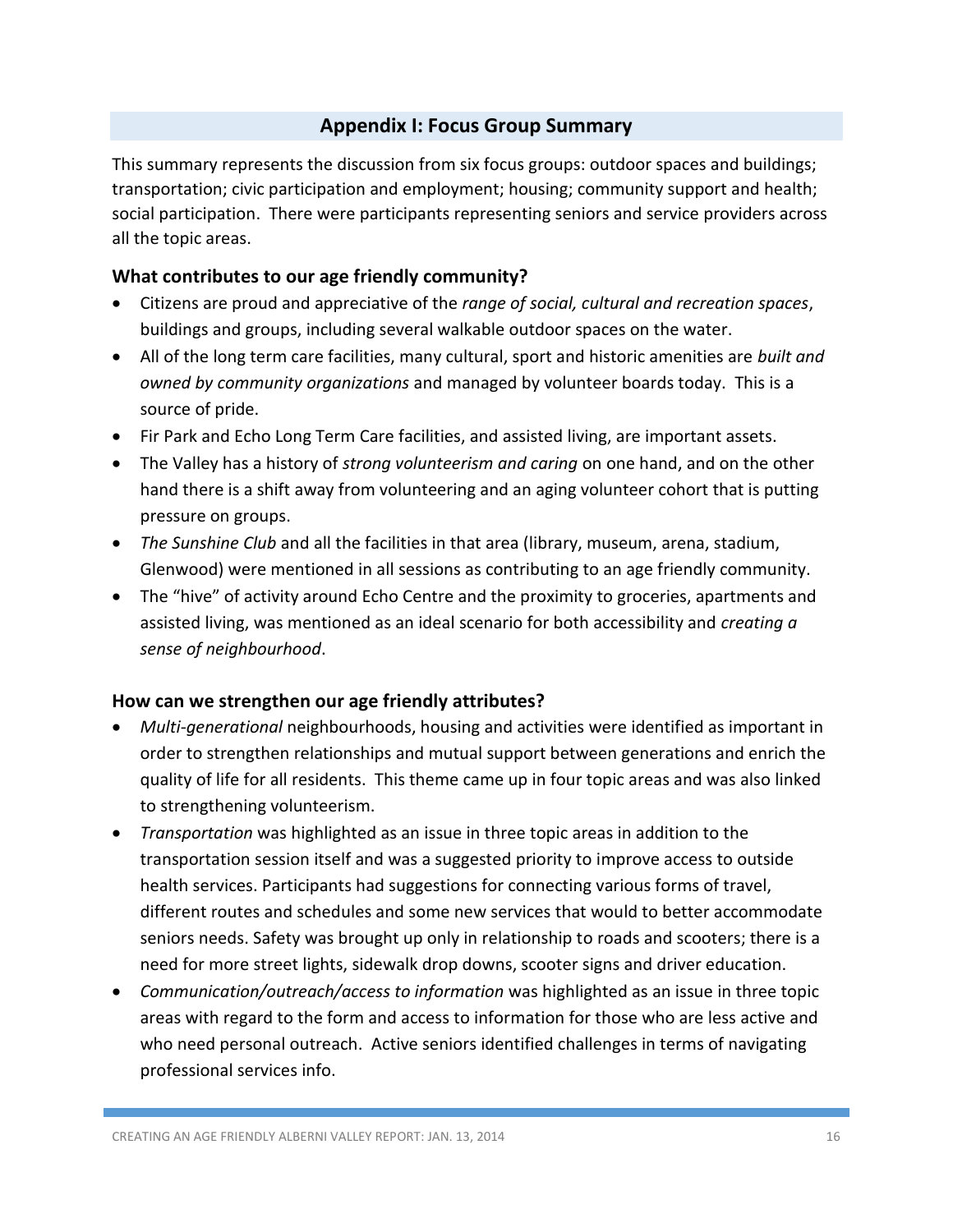*Changing (or stuck) attitudes and values* were discussed in several sessions as being barriers to adapting as we age. One factor was our cultural orientation to independence in the face of a need to be more mutually supportive of each other in today's society. Another factor was younger generations not being joiners and the need to adapt the way volunteers are recruited. A third factor related to our historic wealth (plentiful jobs, land) and a need to adapt our expectations around higher cost structures and resource depletion.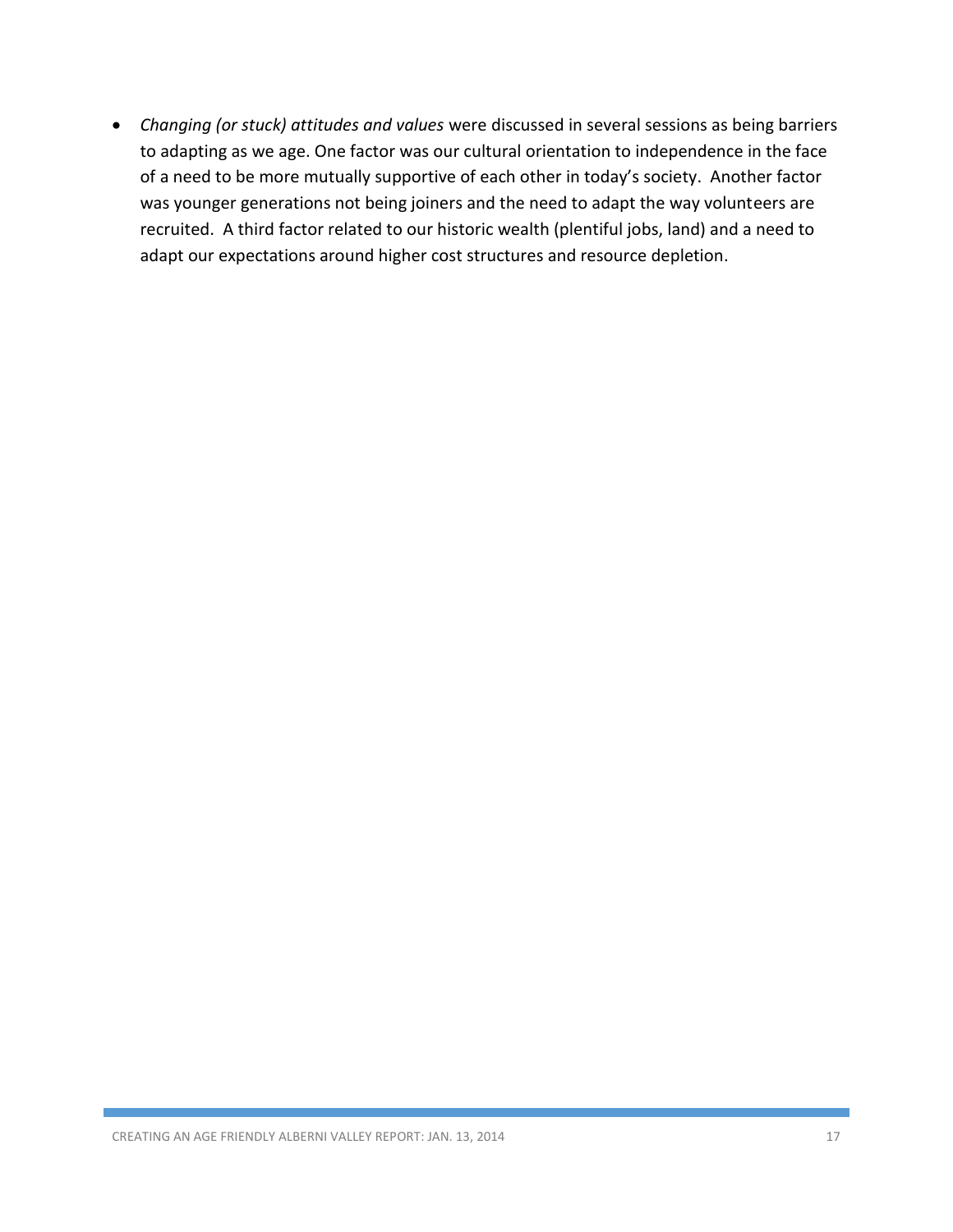# **Appendix II: The Survey**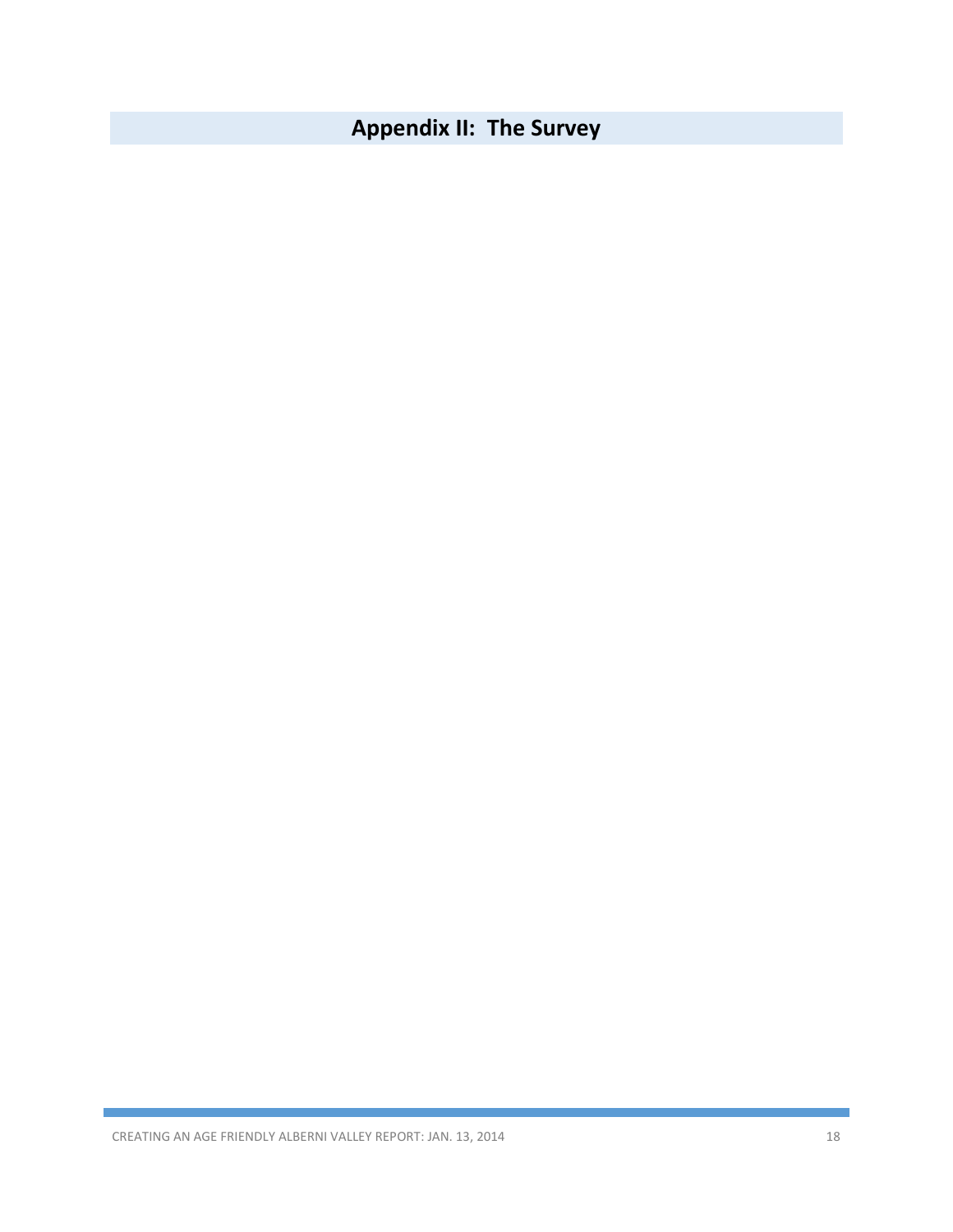

# **Welcome to our Survey and Thank you for participating!**

The purpose of this survey is to find out from you how well the Alberni Valley currently measures up to being an '**Age Friendly Community**' and where improvements can be made. Results from this survey will be reported to the Community at an Open Space gathering in January 2014. This survey is sponsored by the City of Port Alberni, in partnership with the Alberni-Clayoquot Continuing Care Society (Fir Park Village/Echo Village) through a grant from the Union of BC Municipalities.

# **What is an Age Friendly Community?**

**An Age Friendly Community is a community where policies, services and structures related to the physical and social environment are designed to support and enable people to live in a secure environment, enjoy good health, and to participate fully in society.**

"Age Friendly" usually refers to services for seniors and the elderly. However, the population in our Valley is pretty evenly divided among younger people, middle aged people and older adults. These age groups share similar interests but each group also has unique needs. So being "Age Friendly in the Alberni Valley" really means the extent to which our community helps all of us to recognize and encourage healthy lifestyles and connections for every generation.

# **About This Survey**

This survey will explore each of six areas**:**

- 
- 
- Transportation Paid & Volunteer Participation
	- Outdoor Spaces & Buildings Social, Recreational & Cultural Participation
- 
- Housing  **Community Support & Health Services**

Some of the questions ask you to generalize about an aspect of life in the community based on your personal experiences. Think of the multiple choice categories according to:

- Strongly agree I agree all the time
- Agree I agree most of the time
- Disagree I disagree most of the time
- Strongly disagree I disagree all the time
- Don't know I can't generalize, agree or disagree, or this doesn't apply to me.

**All individual responses and information will be kept anonymous and confidential, however there is an opportunity at the end of the survey to add your contact information in order to enter for draw prizes and receive an invitation to the Open Space Gathering in January 2014 where you will have an opportunity to hear the results of this survey and help identify priorities for action.** 

# **Any Questions? Contact the Age Friendly Alberni Project Team Director!**

Barb Stevenson (Tel.) 250-724-6541 ext. 232 or *[bstevenson@acccs.ca](mailto:bstevenson@acccs.ca)*

# **Now let's get started!**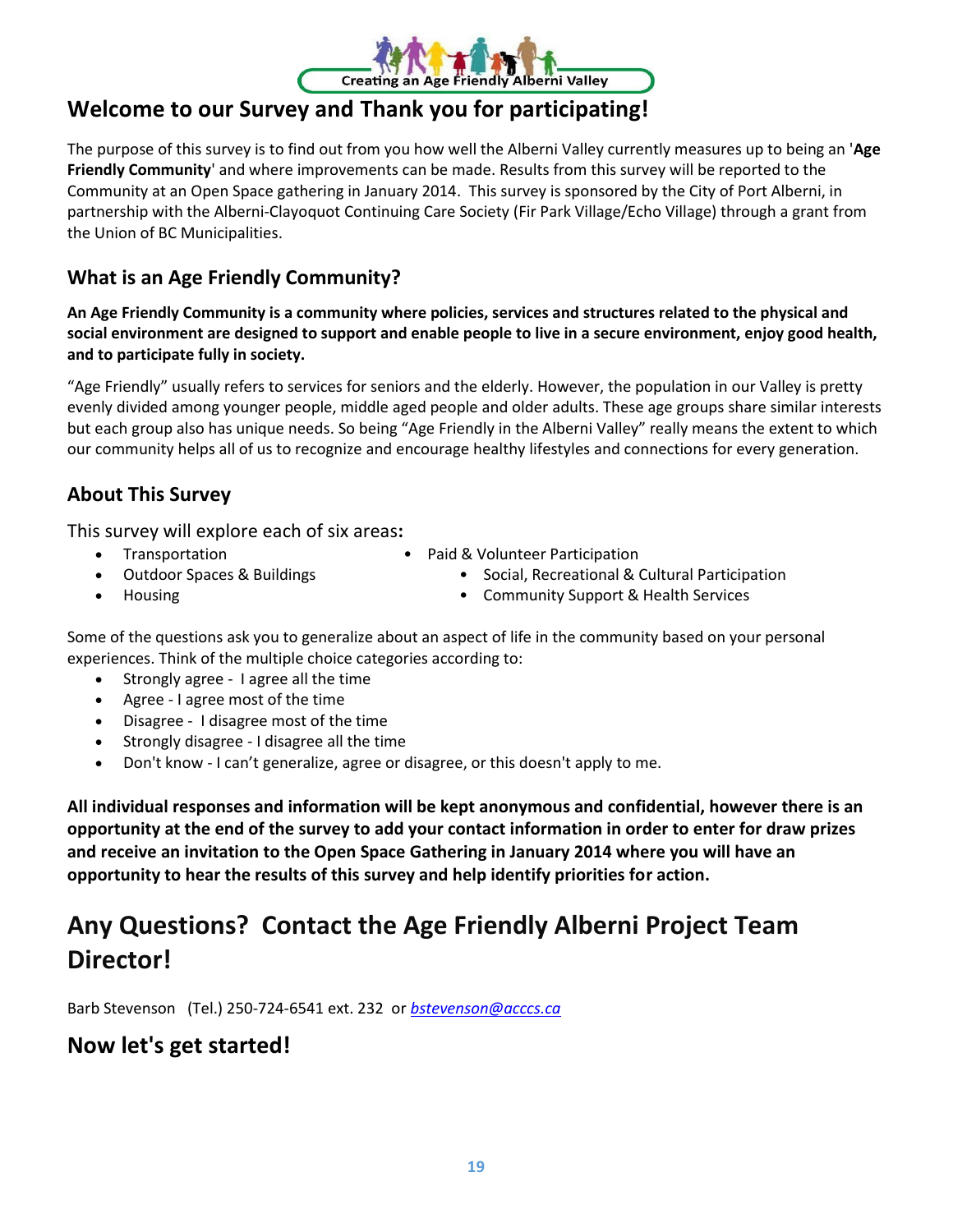

| Please tell us about yourself: (all information is confidential)<br>А.                                               |  |
|----------------------------------------------------------------------------------------------------------------------|--|
| $\bigcup$ Female<br>$\bigcup$ Male<br>1. What is your gender?                                                        |  |
| 2. How old are you?                                                                                                  |  |
| $\bigcirc$ 15-19 $\bigcirc$ 20-29 $\bigcirc$ 30-49 $\bigcirc$ 50-60 $\bigcirc$ 61-70 $\bigcirc$ 71-80 $\bigcirc$ 81+ |  |
| $\bigcup_{\text{Yes}}$ $\bigcup_{\text{No}}$<br>3. Do you live alone?                                                |  |
| 4. How many children under the age of 14 reside with you?<br>Onone $O_1 O_2 O_3$<br>$\bigcup$ 4 or more              |  |
| 5. Are you providing care for an older adult? $\Box$ Yes $\Box$ No                                                   |  |
| Which part of the Alberni Valley do you live in?<br>6.                                                               |  |
| City of Port Alberni                                                                                                 |  |
| Sproat Lake                                                                                                          |  |
| Beaver Creek                                                                                                         |  |
| Cherry Creek                                                                                                         |  |
| Beaufort                                                                                                             |  |
| Other:                                                                                                               |  |
| How do you usually get your information about the community? (check all that apply)<br>7.                            |  |

- $O$  internet
- radio
- newspaper
- word of mouth
- posters  $O$  in the mail
- Other\_\_\_\_\_\_\_\_\_\_\_\_\_\_\_\_\_\_\_\_\_

newsletters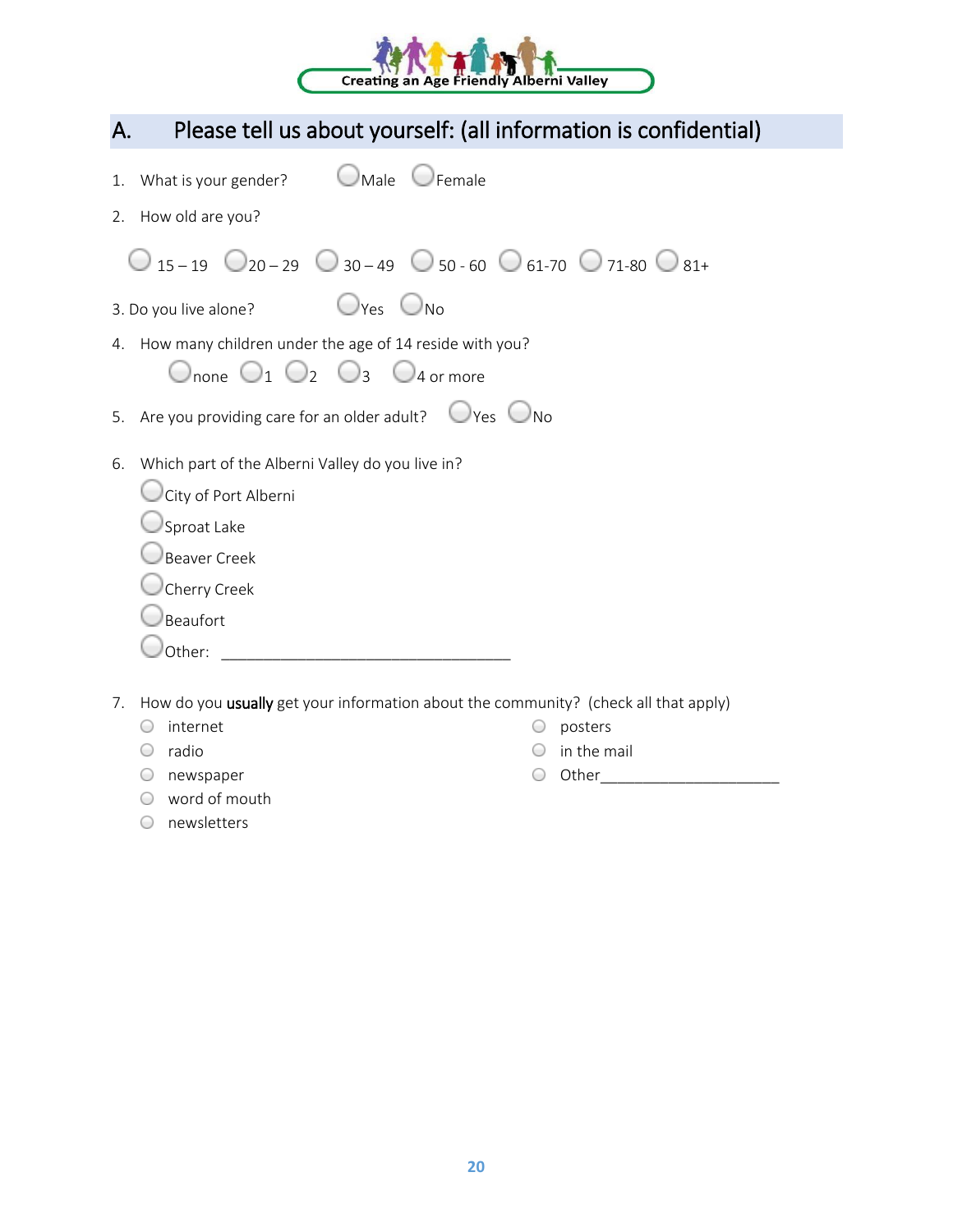

# B. Transportation

# *"In an age friendly community, transportation is accessible, affordable, reliable, safe and scheduled to meet local needs."*

- 1. What method(s) of transportation do you use (check all that apply)?
	- walk  $\bigcup_{\text{bike}}$   $\bigcup_{\text{score}}$   $\bigcup_{\text{bus}}$   $\bigcup_{\text{car}}$  $\bigcirc$  Other: (specify)
- 2. Public transit routes and bus stops within the Valley make it accessible and convenient for me to access events and services.
	- $\circ$  Don't know  $\circ$  Strongly Agree  $\circ$  Agree  $\circ$  Disagree  $\circ$  Strongly Disagree
- 3. The public bus schedule is well timed and co-ordinated for my needs.  $\bigcirc$  Don't know  $\bigcirc$  Strongly Agree  $\bigcirc$  Agree  $\bigcirc$  Disagree  $\bigcirc$  Strongly Disagree
- 4. Public transit to other local communities is accessible and convenient.

 $\bigcirc$  Don't know  $\bigcirc$  Strongly Agree  $\bigcirc$  Agree  $\bigcirc$  Disagree  $\bigcirc$  Strongly Disagree

- 5. Volunteer / informal networks of drivers are available for those who need transportation.  $\bigcirc$  Don't know  $\bigcirc$  Strongly Agree  $\bigcirc$  Agree  $\bigcirc$  Disagree  $\bigcirc$  Strongly Disagree
- 6. Transportation is available to take people to medical appointments out of town.  $\bigcirc$  Don't know  $\bigcirc$  Strongly Agree  $\bigcirc$  Agree  $\bigcirc$  Disagree  $\bigcirc$  Strongly Disagree
- 7. Lines on pavement (marking crosswalks, bike/scooter lanes) are clear and visible.  $\bigcirc$  Don't know  $\bigcirc$  Strongly Agree  $\bigcirc$  Agree  $\bigcirc$  Disagree  $\bigcirc$  Strongly Disagree
- 8. Roadways are safe for people on bicycles and scooters Don't know  $\bigcirc$  Strongly Agree  $\bigcirc$  Agree  $\bigcirc$  Disagree  $\bigcirc$  Strongly Disagree
- 9. Bicycle and scooter parking is available. Don't know  $\bigcirc$  Strongly Agree  $\bigcirc$  Agree  $\bigcirc$  Disagree  $\bigcirc$  Strongly Disagree
- 10. Drivers and others using the roads are courteous and watch out for each other.

 $\bigcirc$  Don't know  $\bigcirc$  Strongly Agree  $\bigcirc$  Agree  $\bigcirc$  Disagree  $\bigcirc$  Strongly Disagree 11. There is good information available about transportation options, schedules, etc. Don't know  $\bigcup$  Strongly Agree  $\bigcup$  Agree  $\bigcup$  Disagree  $\bigcup$  Strongly Disagree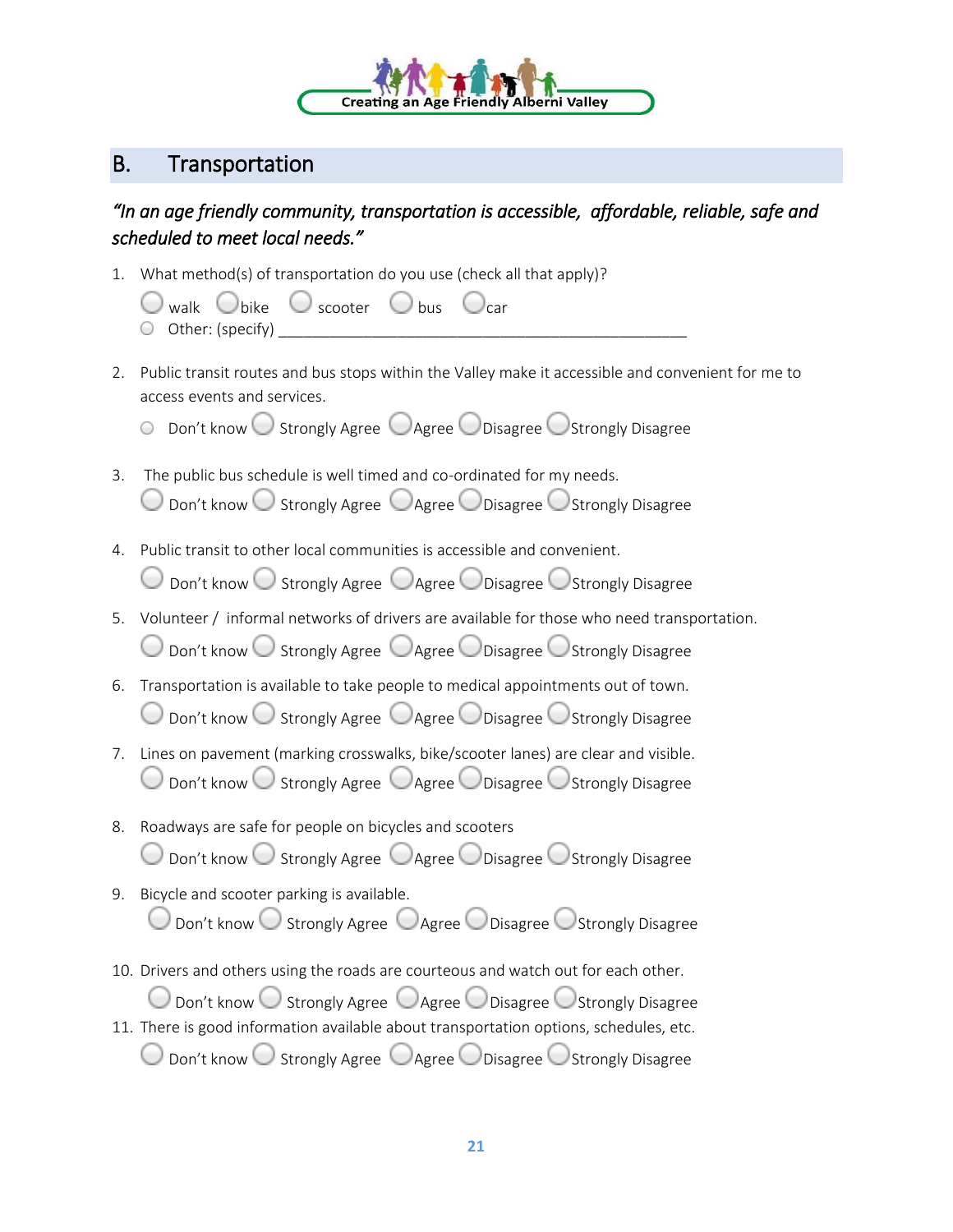

12. There are adequate transportation links & corridors between North Port and South Port that connect people to essential services.

 $\bigcirc$  Don't know  $\bigcirc$  Strongly Agree  $\bigcirc$  Agree  $\bigcirc$  Disagree  $\bigcirc$  Strongly Disagree

13. Taxi services in the Valley are sufficient for my needs.

| Don't know Strongly Agree Agree Disagree Strongly Disagree |  |  |
|------------------------------------------------------------|--|--|

14. What are the some of the transportation services or infrastructure in the Valley that are most important to you?

\_\_\_\_\_\_\_\_\_\_\_\_\_\_\_\_\_\_\_\_\_\_\_\_\_\_\_\_\_\_\_\_\_\_\_\_\_\_\_\_\_\_\_\_\_\_\_\_\_\_\_\_\_\_\_\_\_\_\_\_\_\_\_\_\_\_\_\_\_ \_\_\_\_\_\_\_\_\_\_\_\_\_\_\_\_\_\_\_\_\_\_\_\_\_\_\_\_\_\_\_\_\_\_\_\_\_\_\_\_\_\_\_\_\_\_\_\_\_\_\_\_\_\_\_\_\_\_\_\_\_\_\_\_\_\_\_\_\_ \_\_\_\_\_\_\_\_\_\_\_\_\_\_\_\_\_\_\_\_\_\_\_\_\_\_\_\_\_\_\_\_\_\_\_\_\_\_\_\_\_\_\_\_\_\_\_\_\_\_\_\_\_\_\_\_\_\_\_\_\_\_\_\_\_\_\_\_\_

15. The following is a list of ideas for improving transportation in the Alberni Valley. Please identify your top three priorities and/or add your own.

| Develop a ride share system |  |  |
|-----------------------------|--|--|
|                             |  |  |

- Develop a car or bike share service
- Have event shuttles available for travel to/from the lake/outlying areas
- Strengthen volunteer drivers services for those who need them
- Make the bus a social, fun activity so more people ride it
- \_\_\_ Create a business opportunity for transportation service to take people on errands/grocery shopping
- Promote/lobby apartment and condo owners to provide bikes and/or scooters for tenants use
- Provide more education about scooters for scooter and vehicle drivers
- Increase awareness about the health and cost saving benefits of walking

\_\_\_ \_\_\_\_\_\_\_\_\_\_\_\_\_\_\_\_\_\_\_\_\_\_\_\_\_\_\_\_\_\_\_\_\_\_\_\_\_\_\_\_\_\_\_\_\_\_\_\_\_\_\_\_\_\_\_\_\_\_\_\_

- Build a walking/cycling bridge between North Port and South Port.
- \_\_\_ Other (specify) \_\_\_\_\_\_\_\_\_\_\_\_\_\_\_\_\_\_\_\_\_\_\_\_\_\_\_\_\_\_\_\_\_\_\_\_\_\_\_\_\_\_\_\_\_\_\_\_

# C. Outdoor Spaces and Buildings

# *"In an age friendly community, there is access to a range of outdoor spaces and public buildings that are pleasant, clean, secure and accessible."*

1. Streets and roads are well lit.

 $\bigcirc$  Don't know  $\bigcirc$  Strongly Agree  $\bigcirc$  Agree  $\bigcirc$  Disagree  $\bigcirc$  Strongly Disagree

2. Public washrooms are visible/well promoted and accommodate all types of needs.

 $\bigcirc$  Don't know  $\bigcirc$  Strongly Agree  $\bigcirc$  Agree  $\bigcirc$  Disagree  $\bigcirc$  Strongly Disagree

3. Public Services are nearby each other for easy access.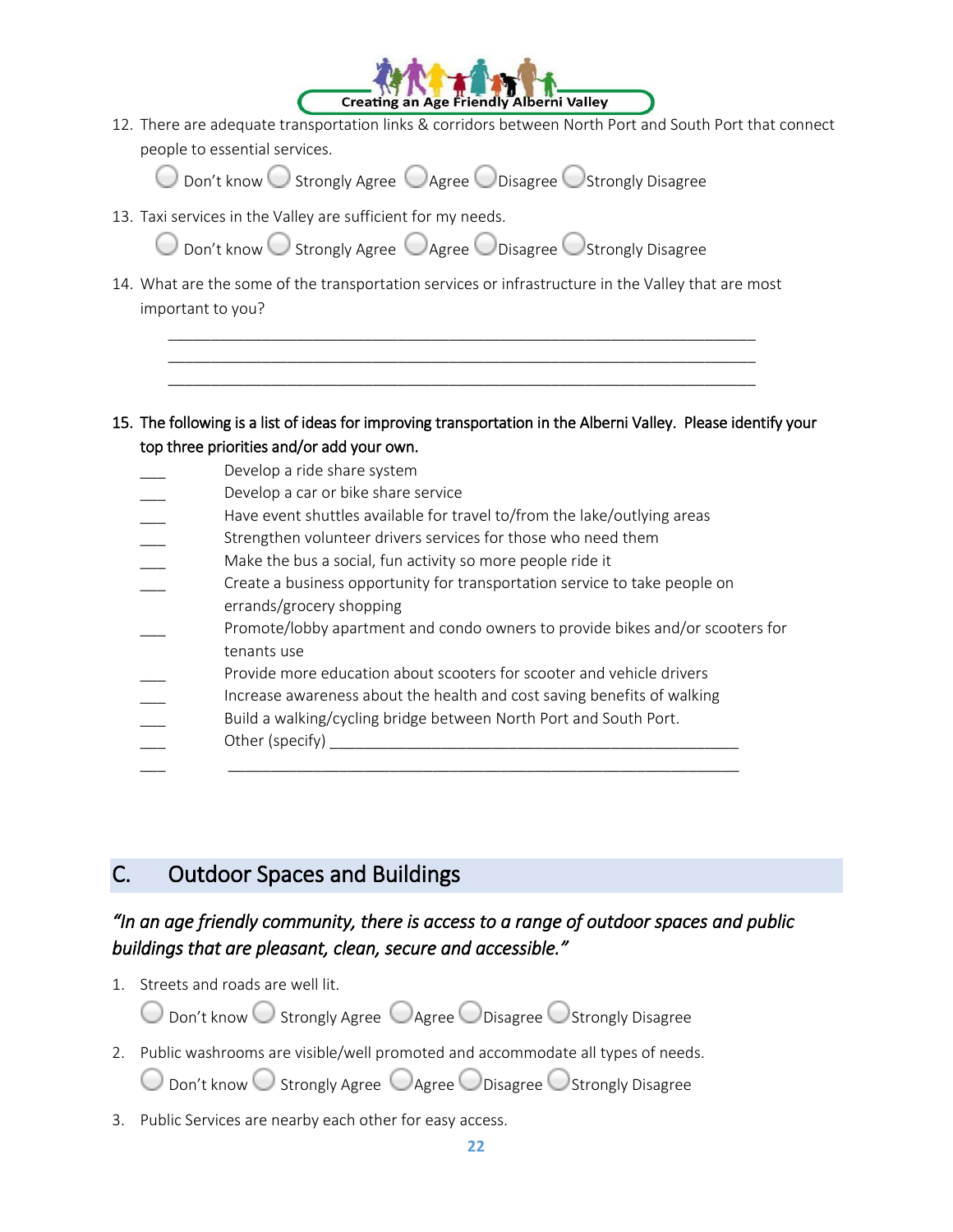$\bigcirc$  Don't know  $\bigcirc$  Strongly Agree  $\bigcirc$  Agree  $\bigcirc$  Disagree  $\bigcirc$  Strongly Disagree

**Creating an Age Friendly Alberni Valley** 

4. Recreation facilities in the community are adequate for my needs.

Don't know  $\bigcirc$  Strongly Agree  $\bigcirc$  Agree  $\bigcirc$  Disagree  $\bigcirc$  Strongly Disagree

5. Our outdoor trails/pathways are accessible and safe.

Don't know  $\bigcirc$  Strongly Agree  $\bigcirc$  Agree  $\bigcirc$  Disagree  $\bigcirc$  Strongly Disagree

6. What are some outdoor spaces or buildings/facilities in the Valley that you use most?

\_\_\_\_\_\_\_\_\_\_\_\_\_\_\_\_\_\_\_\_\_\_\_\_\_\_\_\_\_\_\_\_\_\_\_\_\_\_\_\_\_\_\_\_\_\_\_\_\_\_\_\_\_\_\_\_\_\_\_\_\_\_\_\_\_\_\_\_\_\_ \_\_\_\_\_\_\_\_\_\_\_\_\_\_\_\_\_\_\_\_\_\_\_\_\_\_\_\_\_\_\_\_\_\_\_\_\_\_\_\_\_\_\_\_\_\_\_\_\_\_\_\_\_\_\_\_\_\_\_\_\_\_\_\_\_\_\_\_\_\_ \_\_\_\_\_\_\_\_\_\_\_\_\_\_\_\_\_\_\_\_\_\_\_\_\_\_\_\_\_\_\_\_\_\_\_\_\_\_\_\_\_\_\_\_\_\_\_\_\_\_\_\_\_\_\_\_\_\_\_\_\_\_\_\_\_\_\_\_\_\_

- 7. The following is a list of ideas for improving public spaces and buildings in the Alberni Valley. Please identify your top 3 priorities and / or add your own.
	- Develop indoor walking and expanded fitness facilities
	- Add therapeutic water pools at Echo Centre
	- Develop neighbourhoods close to services and outdoor spaces
	- Build more community gardens close to apartments/condos
	- Develop recreation facilities that offer opportunities for all ages and abilities

\_\_\_ \_\_\_\_\_\_\_\_\_\_\_\_\_\_\_\_\_\_\_\_\_\_\_\_\_\_\_\_\_\_\_\_\_\_\_\_\_\_\_\_\_\_\_\_\_\_\_\_\_\_\_\_\_\_\_\_\_\_\_\_\_\_

- \_\_\_ Connect the trails, bus routes and walkways for an integrated transportation network
- Other (specify):  $\Box$

# D. Housing

# *"In an age friendly community, housing is affordable, appropriately located, well built, well designed and secure."*

- 1. Please check all that describe your current housing situation:
	- \_\_\_ I rent
	- I own my home
	- I live in an assisted living or care home
	- I share a home with family members or friends
	- I am homeless or couch surfing
- 2. There is good quality rental housing available that suits my needs.
	- $\circ$  Don't know  $\circ$  Strongly Agree  $\circ$  Agree  $\circ$  Disagree  $\circ$  Strongly Disagree
- 3. There is good access to garden spaces for people who live in apartments and condos.

 $\bigcirc$  Don't know  $\bigcirc$  Strongly Agree  $\bigcirc$  Agree  $\bigcirc$  Disagree  $\bigcirc$  Strongly Disagree

4. Support services are available to help people with special needs to stay in their homes.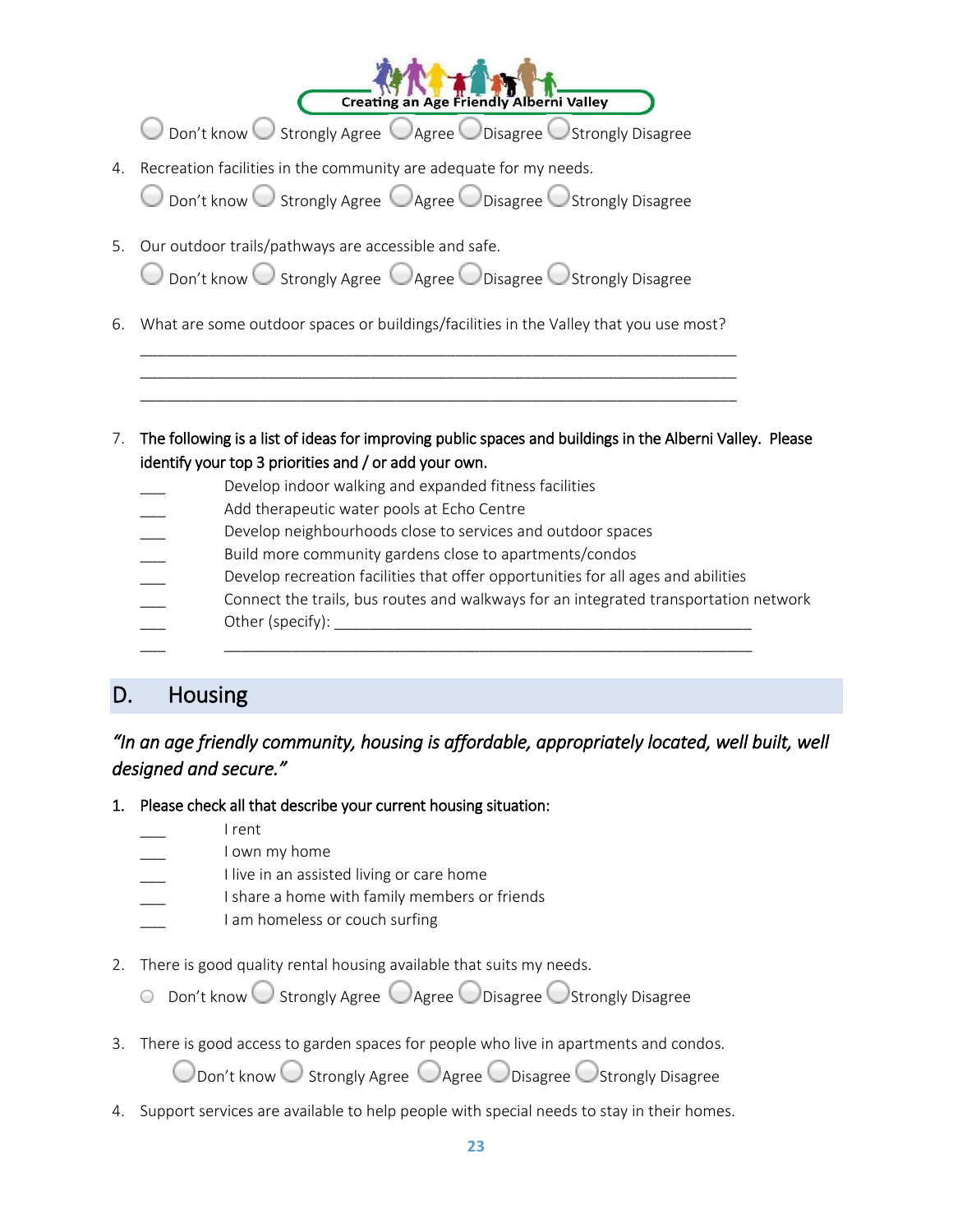

- $\circ$  Don't know  $\circ$  Strongly Agree  $\circ$  Agree  $\circ$  Disagree  $\circ$  Strongly Disagree
- 5. There are professional services available to support people in their own homes such as yard maintenance, cleaning, repairs, meals, etc.

 $\mathbb D$ on't know  $\bigcirc$  Strongly Agree  $\bigcirc$  Agree  $\bigcirc$  Disagree  $\bigcirc$ Strongly Disagree

6. Many neighbourhoods are within walking distance of essential services and some form of outdoor space (e.g.,: parks, trails, waterfront, ball fields, etc.).

Don't know  $\bigcirc$  Strongly Agree  $\bigcirc$  Agree  $\bigcirc$  Disagree  $\bigcirc$  Strongly Disagree

7. The community has organizations that are planning, advocating and developing housing to meet local needs.

O Don't know O Strongly Agree O Agree O Disagree O Strongly Disagree

8. I prefer to live where there is a mix of younger and older families and singles.

 $\bigcirc$  Don't know  $\bigcirc$  Strongly Agree  $\bigcirc$  Agree  $\bigcirc$  Disagree  $\bigcirc$  Strongly Disagree

\_\_\_\_\_\_\_\_\_\_\_\_\_\_\_\_\_\_\_\_\_\_\_\_\_\_\_\_\_\_\_\_\_\_\_\_\_\_\_\_\_\_\_\_\_\_\_\_\_\_\_\_\_\_\_\_\_\_\_\_\_\_\_\_\_\_\_\_\_\_ \_\_\_\_\_\_\_\_\_\_\_\_\_\_\_\_\_\_\_\_\_\_\_\_\_\_\_\_\_\_\_\_\_\_\_\_\_\_\_\_\_\_\_\_\_\_\_\_\_\_\_\_\_\_\_\_\_\_\_\_\_\_\_\_\_\_\_\_\_\_ \_\_\_\_\_\_\_\_\_\_\_\_\_\_\_\_\_\_\_\_\_\_\_\_\_\_\_\_\_\_\_\_\_\_\_\_\_\_\_\_\_\_\_\_\_\_\_\_\_\_\_\_\_\_\_\_\_\_\_\_\_\_\_\_\_\_\_\_\_\_

- 9. What aspects of your current housing most contribute to your quality of life?
- 10. The following is a list of ideas for improving housing in the Alberni Valley. Please identify your top 3 priorities and / or add your own.
	- Provide services to facilitate co-housing arrangements
	- Provide information and assistance to develop co-op housing societies
	- Plan for multi-generational living in neighbourhoods
	- Plan neighbourhoods around spaces for people to meet and gather
	- Create programs to encourage neighbours to work together/support each other
	- \_\_\_ Build quality rentals close to services
	- Renovate larger homes into duplex/suites
	- Develop a one stop shop referral agency for a variety of home services

\_\_\_ \_\_\_\_\_\_\_\_\_\_\_\_\_\_\_\_\_\_\_\_\_\_\_\_\_\_\_\_\_\_\_\_\_\_\_\_\_\_\_\_\_\_\_\_\_\_\_\_\_\_\_\_\_\_\_\_\_\_\_

- Work with developers so they build housing to meet local needs
- Research future housing needs and develop a long term plan
- Other (Specify):  $\_\_$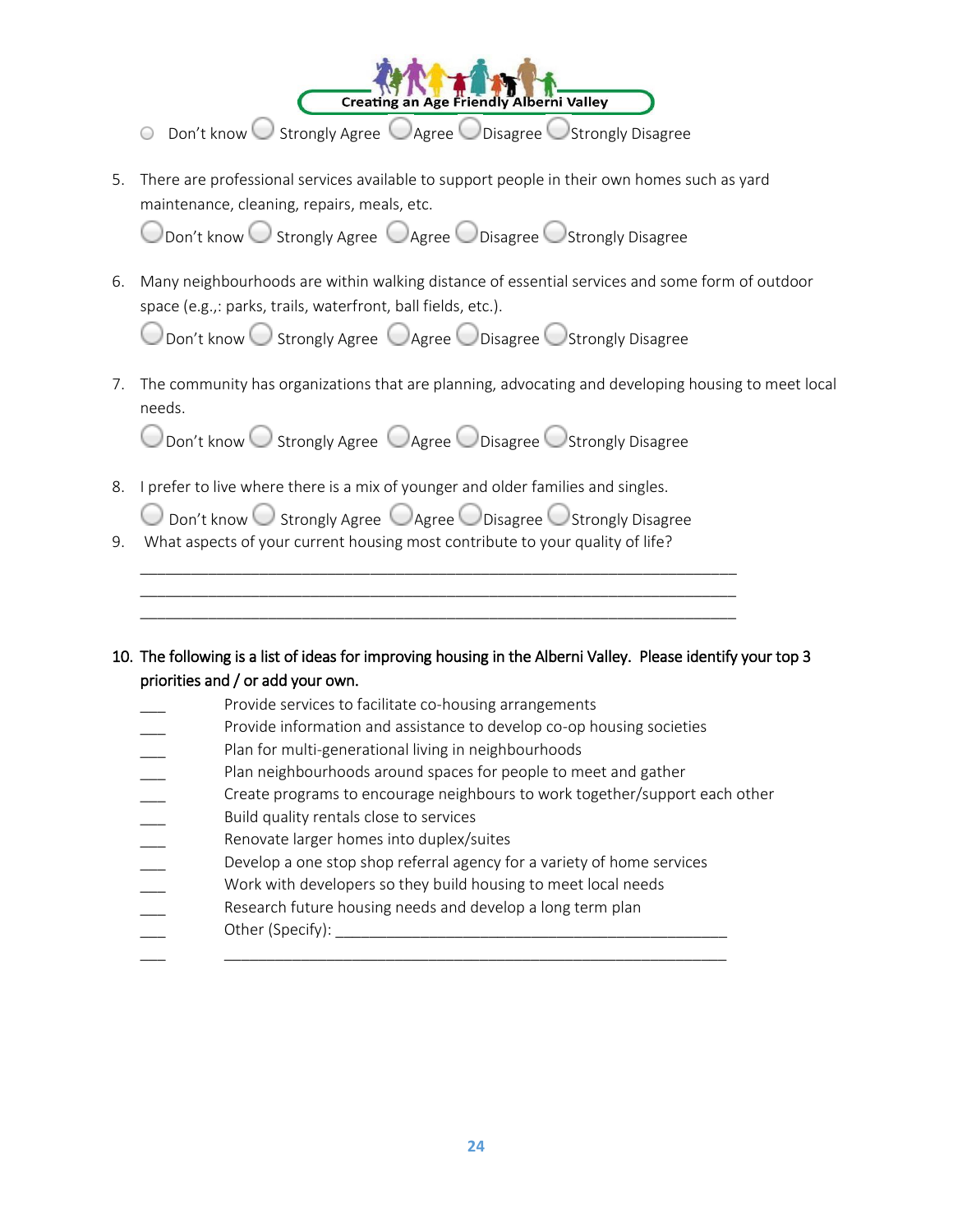

# E. Social, Recreation and Cultural Participation

# *"In an age friendly community, opportunities exist for social participation in leisure, social, cultural and spiritual activities with people of all ages, abilities and cultures."*

| 1. | Generally, people of different ages in our community treat each other respectfully.<br>$\bigcirc$ Don't know $\bigcirc$ Strongly Agree $\bigcirc$ Agree $\bigcirc$ Disagree $\bigcirc$ Strongly Disagree                                                                                                                                                                                                                                                                              |
|----|---------------------------------------------------------------------------------------------------------------------------------------------------------------------------------------------------------------------------------------------------------------------------------------------------------------------------------------------------------------------------------------------------------------------------------------------------------------------------------------|
| 2. | There are opportunities for physical, recreational, indoor and outdoor, educational and cultural<br>involvement in the Valley.<br>Don't know $\bigcirc$ Strongly Agree $\bigcirc$ Agree $\bigcirc$ Disagree $\bigcirc$ Strongly Disagree                                                                                                                                                                                                                                              |
| 3. | There are events in the community that bring together people from different generations,<br>cultures and abilities.<br>O Don't know O Strongly Agree OAgree ODisagree OStrongly Disagree                                                                                                                                                                                                                                                                                              |
| 4. | There are opportunities locally to learn new skills or develop new interests.<br>$\bigcirc$ Don't know $\bigcirc$ Strongly Agree $\bigcirc$ Agree $\bigcirc$ Disagree $\bigcirc$ Strongly Disagree                                                                                                                                                                                                                                                                                    |
| 5. | I can find information in the community about activities, courses and events.<br>Don't know ○ Strongly Agree ○ Agree ○ Disagree ○ Strongly Disagree                                                                                                                                                                                                                                                                                                                                   |
| 6. | Where I live, there is sharing and co-operation among individuals and neighbours.<br>Don't know ○ Strongly Agree ○ Agree ○ Disagree ○ Strongly Disagree                                                                                                                                                                                                                                                                                                                               |
| 7. | There are efforts to reach out to people who are isolated and support them to connect with<br>activities.<br>Don't know $\bigcirc$ Strongly Agree $\bigcirc$ Agree $\bigcirc$ Disagree $\bigcirc$ Strongly Disagree                                                                                                                                                                                                                                                                   |
| 8. | What are the activities or groups that you participate in the most in our community:                                                                                                                                                                                                                                                                                                                                                                                                  |
| 9. | The following is a list of ideas for improving social participation for all ages. Please identify your top<br>3 priorities and /or add your own.<br>Increase transportation that is timed to events<br>Develop programs that connect neighbours to each other<br>Train outreach workers or "friendly visitors" including youth<br>Develop a comprehensive information service about all activities in the Valley<br>Facilitate learning events or mentoring between youth and seniors |
|    |                                                                                                                                                                                                                                                                                                                                                                                                                                                                                       |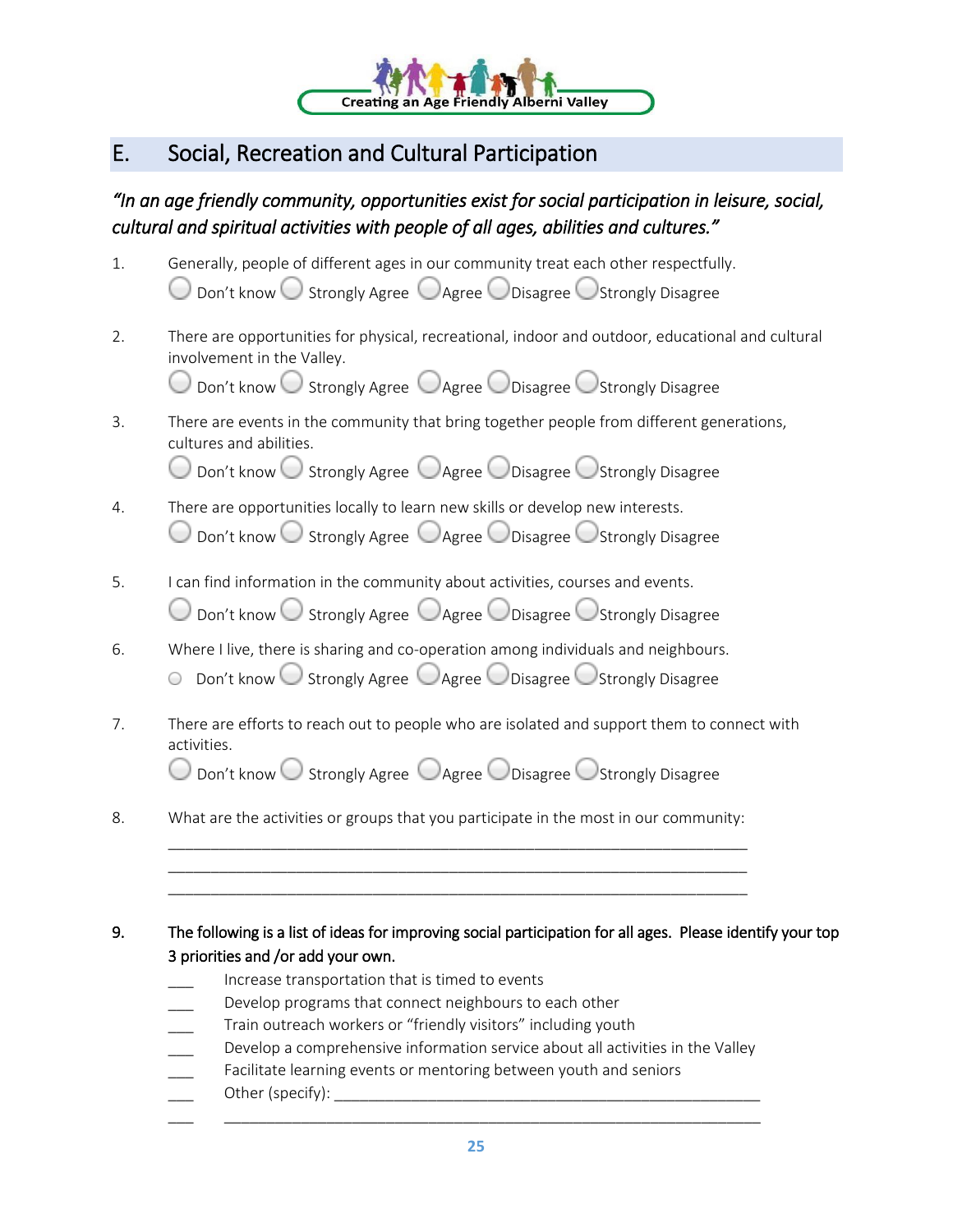

# F. Paid and Volunteer Participation in the Community

*"In an age friendly community, there are opportunities for employment and volunteerism for people of all ages, interests and abilities."* 

| 1.         | I am currently or have been in the past, a volunteer for an event or organization.<br>$\bigcup$ Yes<br>No                                                                                                                        |
|------------|----------------------------------------------------------------------------------------------------------------------------------------------------------------------------------------------------------------------------------|
| 2.         | I am currently or have been in the past doing paid work.<br>Yes<br><b>No</b>                                                                                                                                                     |
| 3.         | There are supports available in the community to assist me to explore work opportunities.<br>$\bigcirc$ Don't know $\bigcirc$ Strongly Agree $\bigcirc$ Agree $\bigcirc$ Disagree $\bigcirc$ Strongly Disagree                   |
| 4.         | There are opportunities in the community to learn and improve my work skills.<br>$\bigcirc$ Don't know $\bigcirc$ Strongly Agree $\bigcirc$ Agree $\bigcirc$ Disagree $\bigcirc$ Strongly Disagree                               |
| 5.         | There is good information available locally about the opportunities to volunteer.<br>$\bigcirc$ Don't know $\bigcirc$ Strongly Agree $\bigcirc$ Agree $\bigcirc$ Disagree $\bigcirc$ Strongly Disagree                           |
| 6.         | There is a strong positive volunteer spirit in my age group.<br>$\bigcirc$ Don't know $\bigcirc$ Strongly Agree $\bigcirc$ Agree $\bigcirc$ Disagree $\bigcirc$ Strongly Disagree                                                |
| 7.         | There are opportunities in the community to learn and improve my skills as a volunteer.<br>Don't know Strongly Agree Cagree ODisagree CStrongly Disagree                                                                         |
| 8.         | The community values the contributions of senior's skills, knowledge and energy.<br>$\bigcirc$ Don't know $\bigcirc$ Strongly Agree $\bigcirc$ Agree $\bigcirc$ Disagree $\bigcirc$ Strongly Disagree                            |
| 9.         | The community values the contributions of youth's skills, knowledge and energy.<br>$\bigcirc$ Don't know $\bigcirc$ Strongly Agree $\bigcirc$ Agree $\bigcirc$ Disagree $\bigcirc$ Strongly Disagree                             |
| 10.        | In our community, groups and organizations share and collaborate in order to solve common<br>problems and deliver services more efficiently.<br>Don't know ○ Strongly Agree ○ Agree ○ Disagree ○ Strongly Disagree               |
| 11.<br>12. | My age group would benefit from sharing skills and knowledge with other age groups.<br>Don't know Strongly Agree Cagree ODisagree OStrongly Disagree<br>What do you appreciate most about your paid and/or volunteer activities? |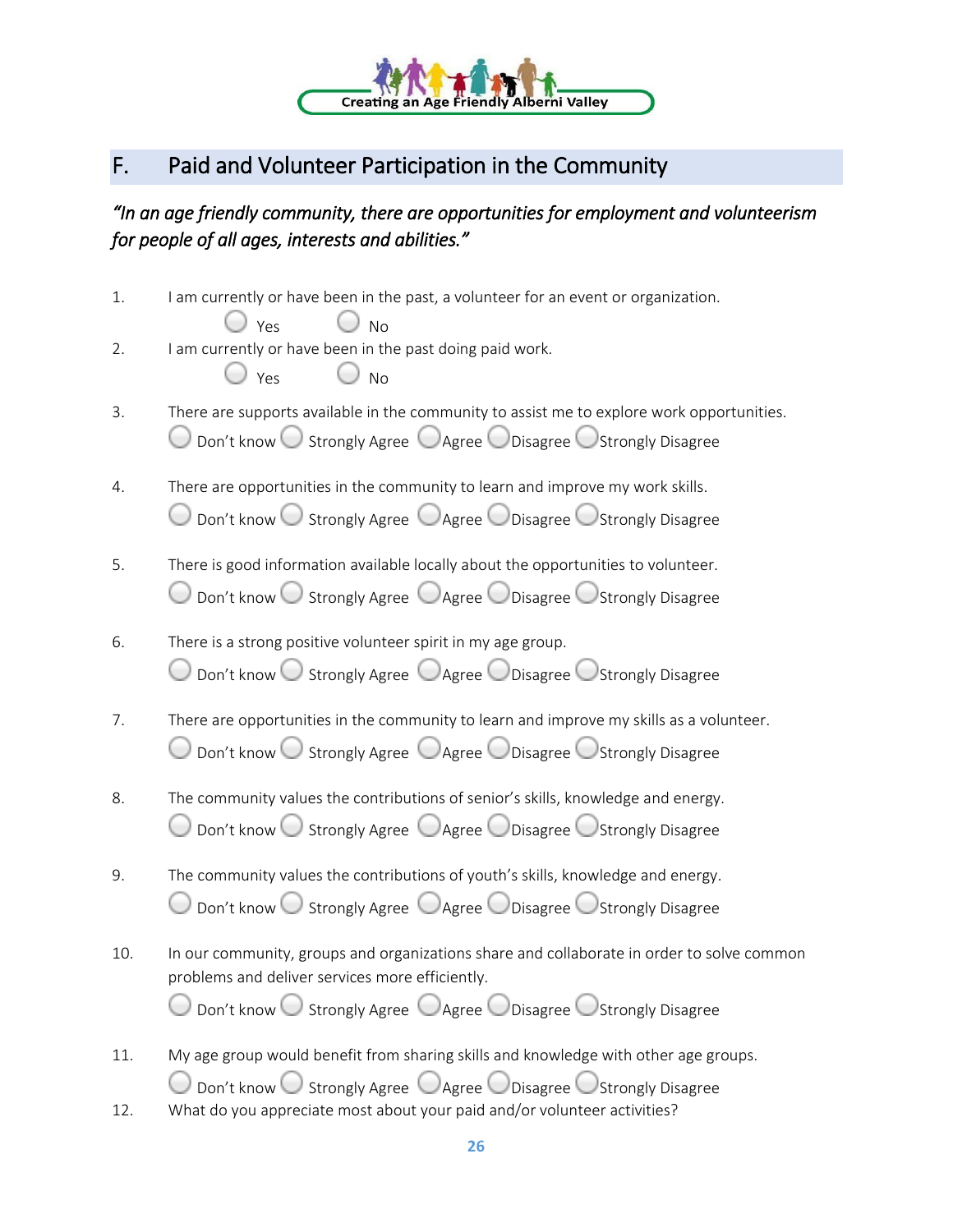

- Facilitate groups and organizations to collaborate and share resources
- Develop volunteer training and recruitment activities that are suited to the younger generations' lifestyle and interests

\_\_\_ \_\_\_\_\_\_\_\_\_\_\_\_\_\_\_\_\_\_\_\_\_\_\_\_\_\_\_\_\_\_\_\_\_\_\_\_\_\_\_\_\_\_\_\_\_\_\_\_\_\_\_\_\_\_\_\_\_\_\_\_\_\_\_\_\_

- Encourage and support more self-employment (full or part time)
- Promote sharing (cars, tools, rides, houses) and co-operation as opportunities to reduce costs and enrich our relationships and lifestyle
- Other (specify):

# G. Community Support and Health Services

## *"In an age friendly community there is access to support and health services that are tailored to the needs of all citizens."*

- 1. There is a focus on encouraging life-long, healthy, active lifestyles in the Valley.  $\bigcirc$  Don't know  $\bigcirc$  Strongly Agree  $\bigcirc$  Agree  $\bigcirc$  Disagree  $\bigcirc$  Strongly Disagree
- 2. The health of children and youth is a priority in the Valley.  $\bigcirc$  Don't know  $\bigcirc$  Strongly Agree  $\bigcirc$  Agree  $\bigcirc$  Disagree  $\bigcirc$  Strongly Disagree
- 3. There are services and supports available locally for adults to maintain and improve their health.  $\bigcirc$  Don't know  $\bigcirc$  Strongly Agree  $\bigcirc$  Agree  $\bigcirc$  Disagree  $\bigcirc$  Strongly Disagree
- 4. There is information available about community health services and facilities.  $\Box$  Don't know  $\bigcirc$  Strongly Agree  $\bigcirc$  Agree  $\bigcirc$  Disagree  $\bigcirc$  Strongly Disagree
- 5. Health nurses are available at community health centres. Don't know  $\bigcirc$  Strongly Agree  $\bigcirc$  Agree  $\bigcirc$  Disagree  $\bigcirc$  Strongly Disagree
- 6. There are supports for family members who are caring for a loved one. Don't know  $\bigcirc$  Strongly Agree  $\bigcirc$  Agree  $\bigcirc$  Disagree  $\bigcirc$  Strongly Disagree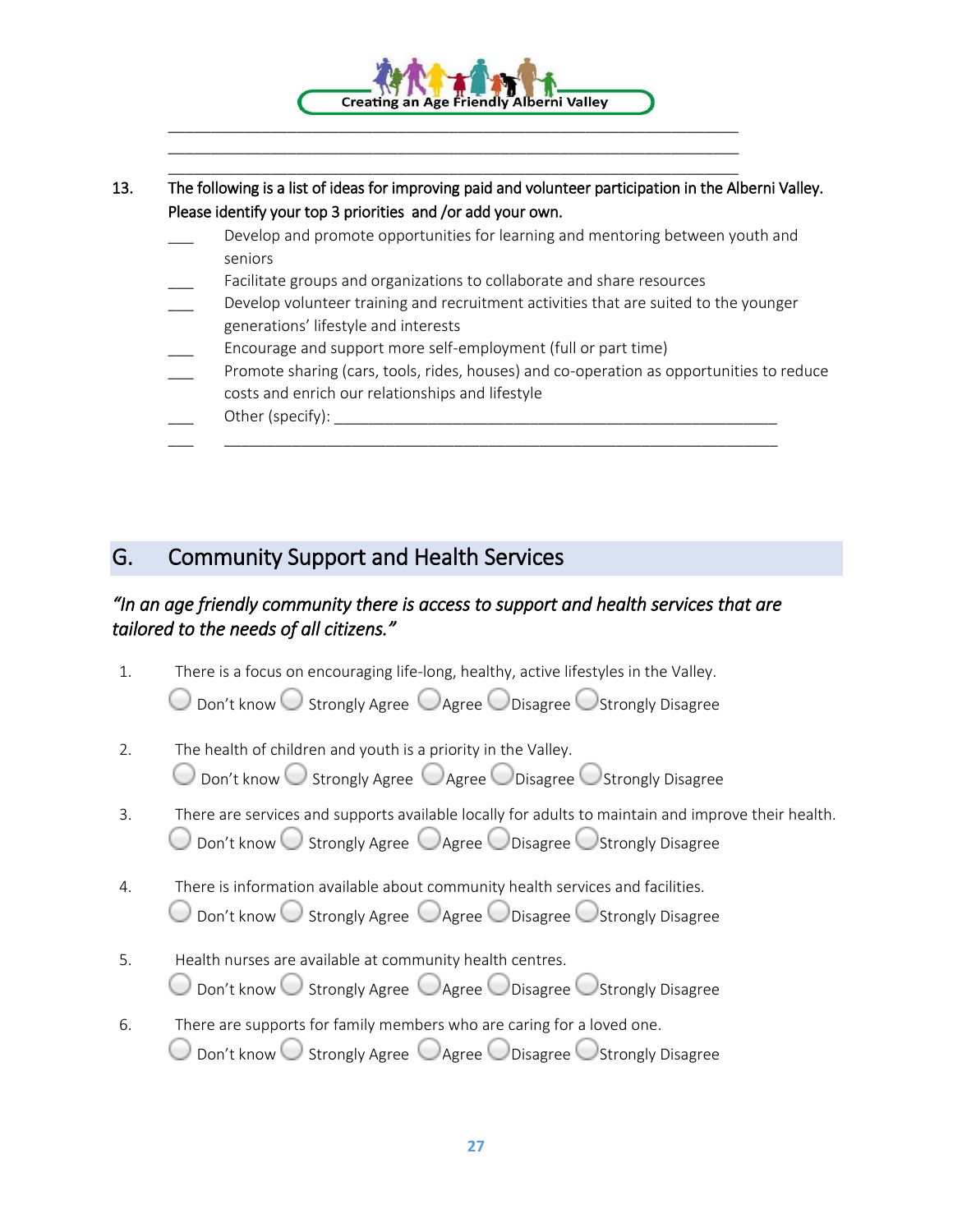

7. Medical specialists' services are available in the community.

 $\bigcirc$  Don't know  $\bigcirc$  Strongly Agree  $\bigcirc$  Agree  $\bigcirc$  Disagree  $\bigcirc$  Strongly Disagree

- 8. There are supports available to assist with travelling out of town for medical services.  $\bigcirc$  Don't know  $\bigcirc$  Strongly Agree  $\bigcirc$  Agree  $\bigcirc$  Disagree  $\bigcirc$  Strongly Disagree
- 9. The community is making efforts to ensure that all citizens are cared for as they age.  $\bigcirc$  Don't know  $\bigcirc$  Strongly Agree  $\bigcirc$  Agree  $\bigcirc$  Disagree  $\bigcirc$  Strongly Disagree
- 10. Home care nurses and workers are available to make home visits in the community.
	- $\circ$  Don't know  $\circ$  Strongly Agree  $\circ$  Agree  $\circ$  Disagree  $\circ$  Strongly Disagree
- 11. What are the health and support services in the Valley that are most important to you?

\_\_\_\_\_\_\_\_\_\_\_\_\_\_\_\_\_\_\_\_\_\_\_\_\_\_\_\_\_\_\_\_\_\_\_\_\_\_\_\_\_\_\_\_\_\_\_\_\_\_\_\_\_\_\_\_\_\_\_\_\_\_\_\_\_\_\_\_\_\_\_ \_\_\_\_\_\_\_\_\_\_\_\_\_\_\_\_\_\_\_\_\_\_\_\_\_\_\_\_\_\_\_\_\_\_\_\_\_\_\_\_\_\_\_\_\_\_\_\_\_\_\_\_\_\_\_\_\_\_\_\_\_\_\_\_\_\_\_\_\_\_\_ \_\_\_\_\_\_\_\_\_\_\_\_\_\_\_\_\_\_\_\_\_\_\_\_\_\_\_\_\_\_\_\_\_\_\_\_\_\_\_\_\_\_\_\_\_\_\_\_\_\_\_\_\_\_\_\_\_\_\_\_\_\_\_\_\_\_\_\_\_\_\_

- 12. The following is a list of ideas for improving community health and support services in the Alberni Valley. Please identify your top 3 priorities and / or add your own.
	- Create a local service that helps people navigate the medical, non-medical, community and alternative services and supports that are available
	- \_\_\_ Increase access to outside specialists through video-health services
	- Develop a local transportation service/business for out of town medical travel

\_\_\_ \_\_\_\_\_\_\_\_\_\_\_\_\_\_\_\_\_\_\_\_\_\_\_\_\_\_\_\_\_\_\_\_\_\_\_\_\_\_\_\_\_\_\_\_\_\_\_\_\_\_\_\_\_\_\_\_\_\_\_\_\_\_\_\_

- Increase the home support services that are available
- Strengthen family, friend and neighbour support networks for those who need them \_\_\_ Other (specify): \_\_\_\_\_\_\_\_\_\_\_\_\_\_\_\_\_\_\_\_\_\_\_\_\_\_\_\_\_\_\_\_\_\_\_\_\_\_\_\_\_\_\_\_\_\_\_\_\_\_\_
-